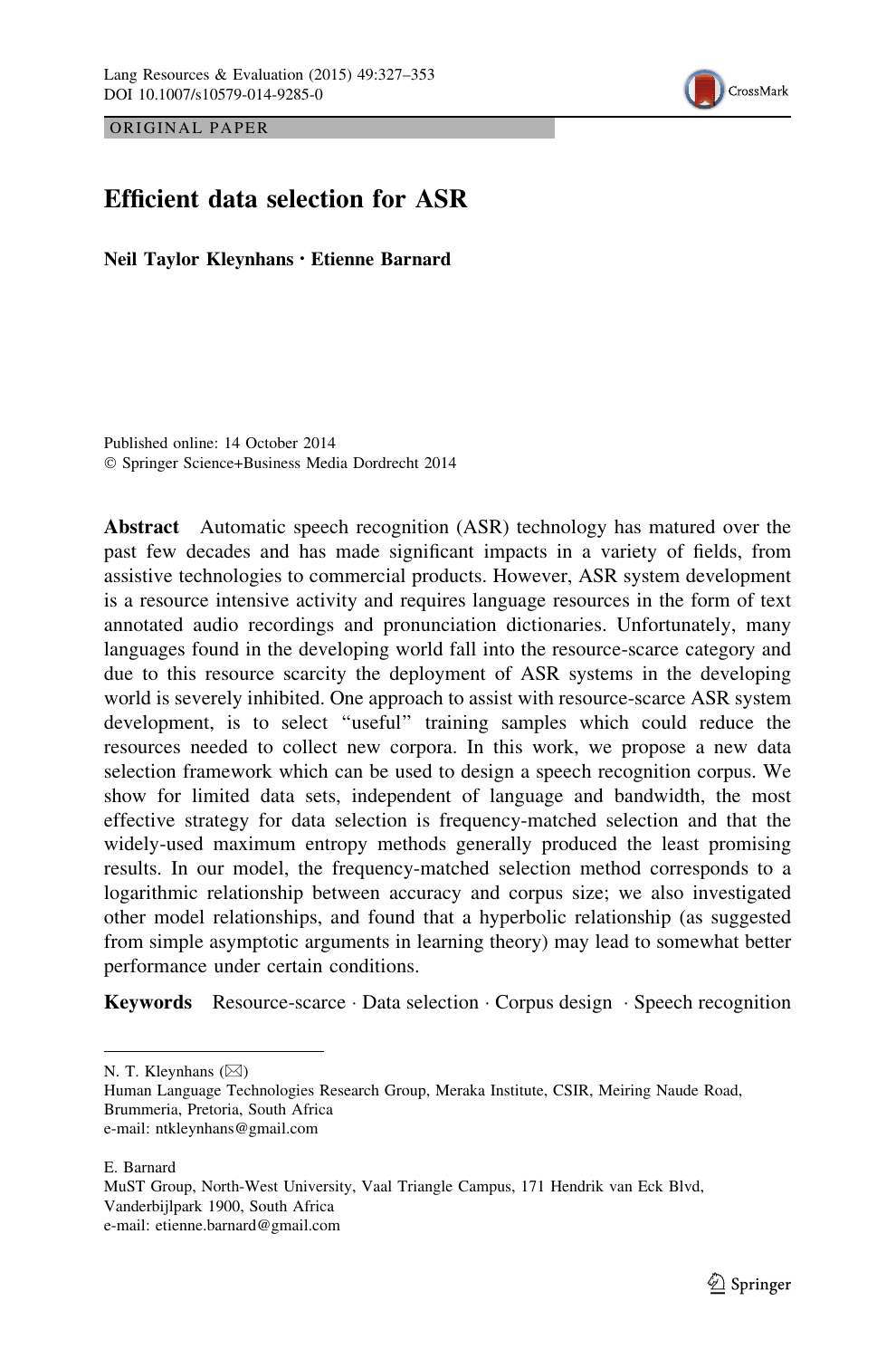## 1 Introduction

Speech technologies are playing an increasingly important role in the daily lives of many people. For instance, applications such as Google Voice Search (Erol et al. [2009\)](#page-25-0) performing spoken web searches, telephone services using automatic speech recognition (ASR) to acquire account information (Rabiner [1997\)](#page-26-0), access control systems utilising speaker recognition in a host of security checks (Reynolds [2001](#page-26-0)) and multi-lingual spoken dialogue systems employing spoken language identification (SLID) (Navratil [2001](#page-26-0)) have all made significant contributions to the technology landscape. In some cases, these types of systems can perform their related tasks many times more cost efficiently than humans, and for limited domain applications even achieve performance levels exceeding that of humans.

Given the variety of speech-based applications, it is generally the case that an ASR system serves as the foundation whereupon applications are built and specialized. Although ASR technologies have matured over recent years, ASR development is still a resource intensive process. The process often requires large volumes of language resources such as annotated audio corpora and pronunciation dictionaries. This large initial resource requirement places a constraint on the development of ASR systems in the developing world, where most languages are subject to a scarcity of resources and are often termed *resource-scarce*.

There are many approaches which can be followed to improve this situation and support ASR deployment in the developing world. We suggest, however, that there are three main domains which could contribute to significant progress in promoting speech-based applications in the developing world—these are:

- Data harvesting—creating ASR corpora by harvesting readily available speech resources.
- Rapid ASR system adaptation—rapidly adapting existing ASR system to new applications.
- Training data selection—designing ASR corpora by making use of data selection methods to optimally select training examples which optimize the trade-off between required resources and ASR system accuracy.

To our mind, the data harvesting and ASR adaptation domains have received significant research focus but data selection, specifically for ASR corpora design, has not received as much focus. Thus, for the work presented here we limit our investigation to data selection for ASR corpus design.

A general ASR tenet is that the training of robust acoustic models, to achieve high system accuracies, requires large training corpora. The reasoning is the following: to cover the variability present in speech, many training examples are needed to properly estimate the model parameters. However, for a resource-scarce language such corpora are generally not readily available, which often necessitates the creation of a larger corpus by sourcing data from smaller similar corpora. In addition, it has been shown by (Wu et al. [2007](#page-26-0)) that large corpora contain redundant information which implies that a smaller sub-corpus can be created which contains sufficient examples to cover the variability. We therefore intend to answer the following question: if it is feasible to collect a limited amount of data with a focused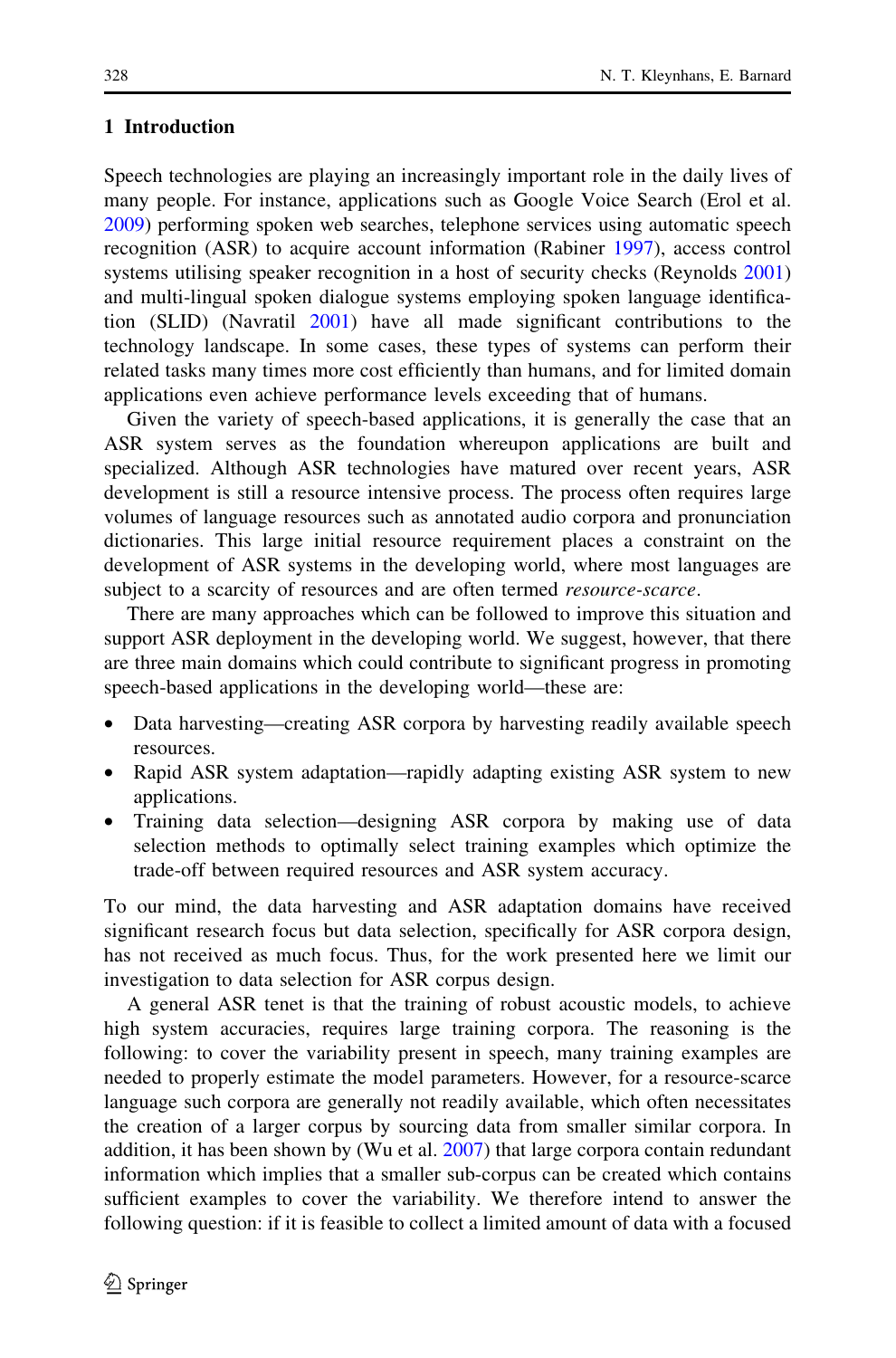corpus design, which data should be selected to aid in the collection or design efficiency?

### 2 Background

Current state-of-the-art speech recognition systems use HMMs to model speech acoustic event sequences. The models capture statistical information, which relates the observed acoustic event sequences to hidden unit sequences such as words or phones as well as temporal acoustic event structure. The statistical modelling by the HMM makes it reliant on the observed data. It is generally assumed that large amounts of audio data are needed to train truly robust acoustic models. But as more data is added to large training sets, the observed gains in accuracy tend to become smaller, which implies that the data contains redundant information (Wu et al. [2007;](#page-26-0) Moore [2003\)](#page-26-0). Moore [\(2003](#page-26-0)) showed that, for HMM-based ASR systems, there is a linear relationship between the word error rate (WER) and the logarithm of the training data amount. In addition, different experimental configurations influence the starting WER but not the slope of WER decreases across training data amount. Based on the results, it would seem to show that the vocabulary and language model used during the recognition phase play an important role in determining the starting WER. Thus, the question on enough data really depends at which WER level you would want to operate the ASR system and the constraints on the resource investment. Using linear extrapolation Moore [\(2003](#page-26-0)) showed hypothetically, that for a particular ASR system, training data in the range of 3,000,0000–10,000,000 h would produce an effective WER of 0 %. Similarly, an ASR using another configuration would require  $600,000-800,000$  h of speech data to achieve a 0 % WER. Collecting such data amounts does seem impractical and due to the logarithmic relationship between training data amount and WER, simply adding more and more data does not seem to be a plausible solution when trying to achieve lower WERs.

Wu et al. ([2007](#page-26-0)) have shown, however, that it is possible to select a smaller subcorpus from a large corpus and train ASR models which provide performance comparable to that of models train on all the data. Thus, with proper data selection, a sub-corpus can be created which contains sufficient data variation to produce robust ASR models. In their work, Wu et al. ([2007\)](#page-26-0) proposed a maximum entropy principle data selection algorithm that would select a sample of the data from a larger corpus, which was motivated to reduce training time, but still provide robust ASR acoustic models. Their selection criteria were based on sampling the data to create a corpus which approximately contained uniform counts for either words, words plus characters or words plus phones. The greedy selection algorithm was employed to select the units and used a maximum entropy principle to guide the selection. Wu et al. [\(2007](#page-26-0)) argued that this type of data selection produced an optimal acoustic model training approach. Their results showed for 150 h of data the random selection obtained 25 % error rate while the uniform word plus phone selection achieved an error rate of 24.4 %. Interestingly, training on 840 h only achieved an error rate of 24.3 %. They also showed that selecting by word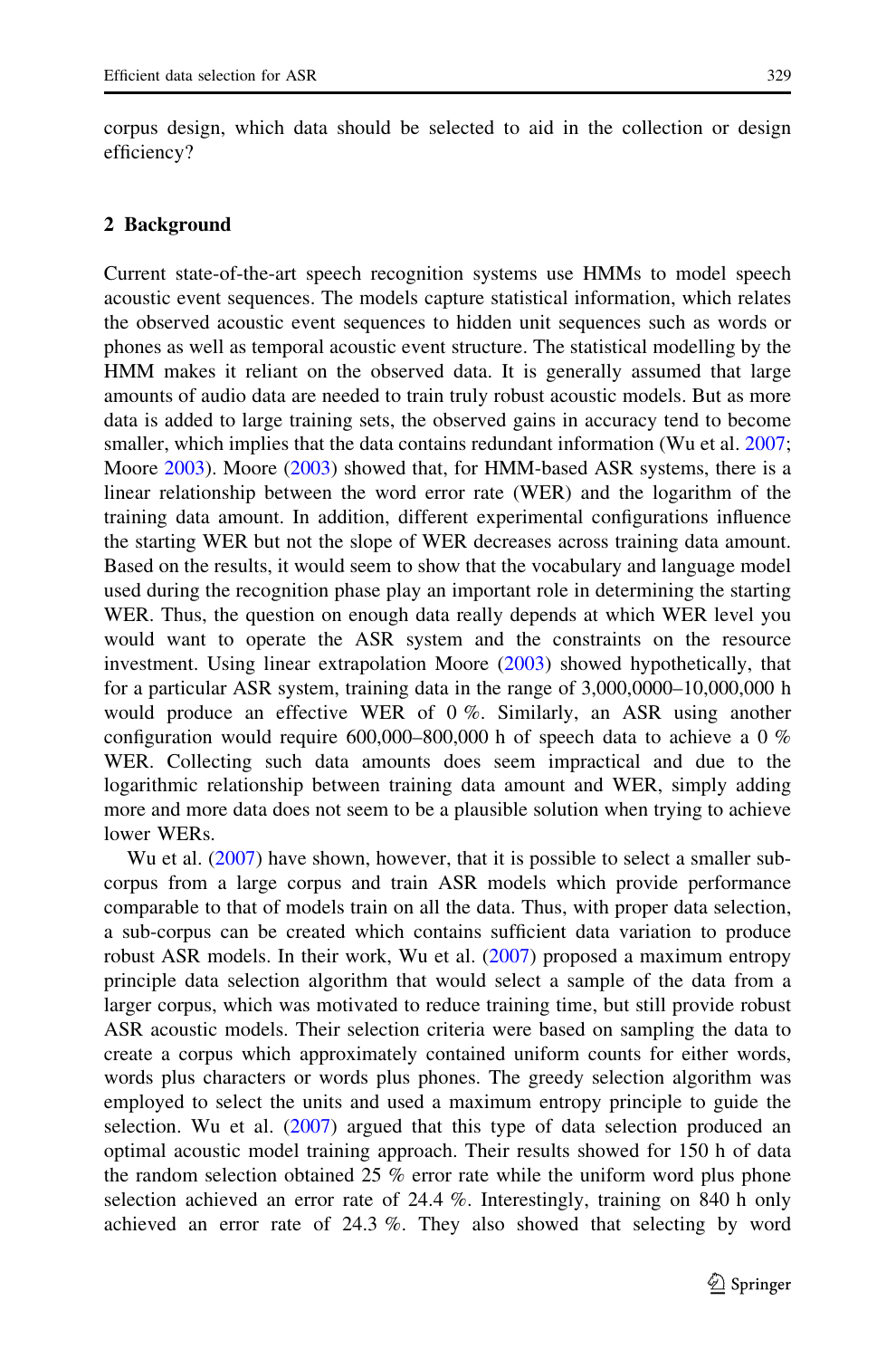distributions at 30, 50, and 100 h training data intervals, the maximum entropy selection performed on average better than a random selection.

An important concept for corpus design is coverage, highlighted by Santen and Buchsbaum ([1997\)](#page-26-0), which plays a large role in determining the corpus suitability for specific ASR applications. An ASR system will perform poorly if the training and testing unit distributions are vastly different—for instance training a digit recognition system to perform a proper name recognition task. The impact of unit distribution dissimilarity can be overcome if one limits the training and evaluation sets to be extracted from the same data source. It is to be expected that the training and evaluation distributions should tend to be similar given large data amounts. But if this is not possible a selection process is needed to reduce the unit distribution differences. As highlighted in (Santen and Buchsbaum [1997\)](#page-26-0), two possible selection criteria are to (1) cover all units or (2) base the coverage on unit frequencies. Each has associated weaknesses: for full unit coverage, it becomes difficult to limit the total size of the corpus while trying to include all rare units, and for selection based on unit frequencies, unit frequencies for sub-domain texts are typically quite varied.

Assuming one has a target unit distribution, Gouvêa and Davel  $(2011)$  showed the importance of matching the training and evaluation distributions and that a regularised KL-divergence metric is an effective data selection tool. In their ASRspecific experiments, they designed a few target n-gram distributions (representing target domains) by randomly selecting utterances from an evaluation dataset. To generate a target n-gram distribution 500 utterances were selected evaluation dataset that had similar n-gram distributions to the target. ASR systems were developed on a 1,000 utterances that were selected from a training dataset using one of three selection criteria: (1) selecting to match the target distribution, (2) uniform n-gram selection, and, (3) random selection. In addition, regularised KL-divergence selection was performed on unigrams and trigrams. Their results showed that the targeted distribution ASR systems performed better compared to random and uniform selection and interestingly, the random selection performed better than the uniform selection. Lastly, the trigram selection proved a better choice compared to unigram selection.

### 3 Aim

As summarized in the previous section, Moore ([2003\)](#page-26-0) found that there is a logarithmic relationship between WER and training data amount, which implies that simply adding data at random is a slow method of increasing ASR system performance and theoretically vast amounts data are needed to drastically reduce the WER. Wu et al. [\(2007](#page-26-0)) showed that it is possible to select a subset of the data to achieve ASR performance comparable to using all the data. A uniform selection criterion (maximum entropy principle) can in some cases enable ASR system performance comparable to that of systems trained on much larger datasets. However, the uniform selection criterion is somewhat ad-hoc: it does not take the data's unit distributions into account and does not work in all situations (as shown in Gouvêa and Davel [2011\)](#page-25-0). It is therefore doubtful that the training strategy proposed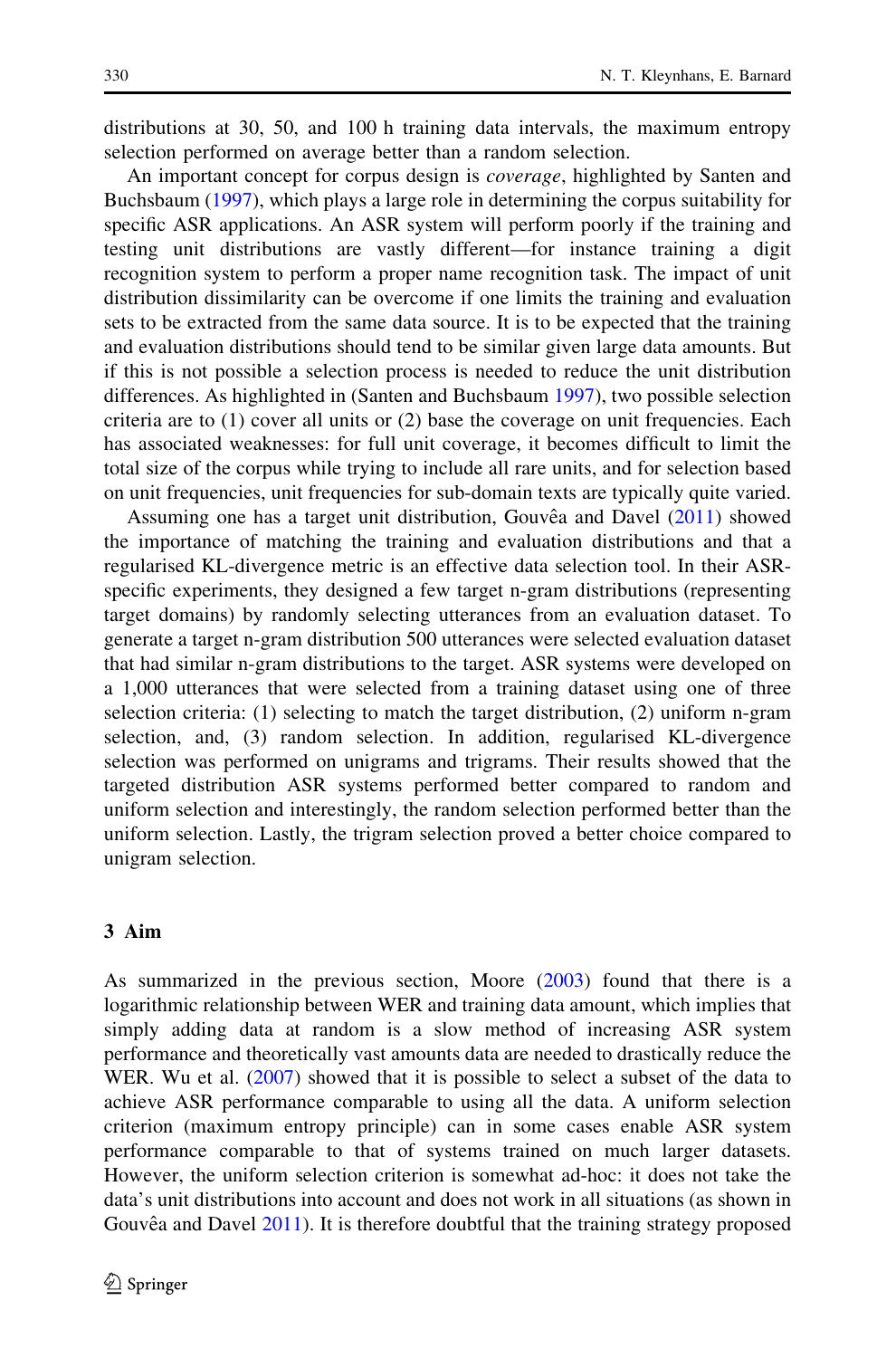<span id="page-4-0"></span>in (Wu et al. [2007\)](#page-26-0) produces an optimal system performance in general. Lastly, if one had access to a target unit distribution, the KL-divergence metric could be used to select utterances from a larger corpus and create a training distribution which matches the testing distribution (Gouvêa and Davel  $2011$ ). In practice, however, the test distribution is not known or is specialized to a specific task which will not generalize well.

One aspect, however, shared by all ASR systems and independent of ASR configuration, is the relationship between the occurrence of training units in a training data set and the accuracy the unit achieves in the final evaluation. To our knowledge no-one has based the selection criteria on the relationship between units' accuracies and their occurrence in the training data. From this, the goal of our research is to

- Develop a theoretical framework which guides a unit selection process based on the relationship between the number of training occurrences and resulting accuracy with the goal of improving the final ASR performance.
- Create an implementation of the theory for validation purposes.

Thus the novelty of this work is to introduce an approach in which the selection criterion is based on unit accuracies given the number of training examples, rather than an approximation of the full-data statistics. The investigation will hopefully help make clearer, whether it is possible to develop a data selection strategy that selects a targeted dataset which maximises ASR system accuracy.

The main purpose of our work is corpus design. Creating a corpus from scratch is a resource-intensive process, including such tasks as prompt design, data collection, validation, packaging and logistical management. Using data selection criteria to improve ASR accuracy, can improve the effectiveness of the corpus design and contribute to efficient data collection which is a necessity in resource constrained environments. The ultimate goal is to provide a framework which can minimise the amount of data that is required to obtain a specified level of accuracy, in order to make the creation of speech corpora in under-resourced languages as efficient as possible. However, for our initial investigation into optimal data selection we will limit ourselves to the evaluation of proposed techniques on existing corpora to establish the validity of the theory and implementation.

Section 4 describes the theoretical framework and implementation strategy. The experimental corpora and setup are described in Sect. [5](#page-11-0). Our results are provided in Sect. [6](#page-16-0) and final remarks are captured in Sect. 8.

### 4 Framework

The fundamental modelling unit for current ASR systems are tied-state triphones. Preliminary correlation investigations showed triphones are a good candidate unit to model an ASR system's performance since:

• a strong non-linear correlation exists between a triphone's accuracy and the number of times the triphone occurred in the training data, and,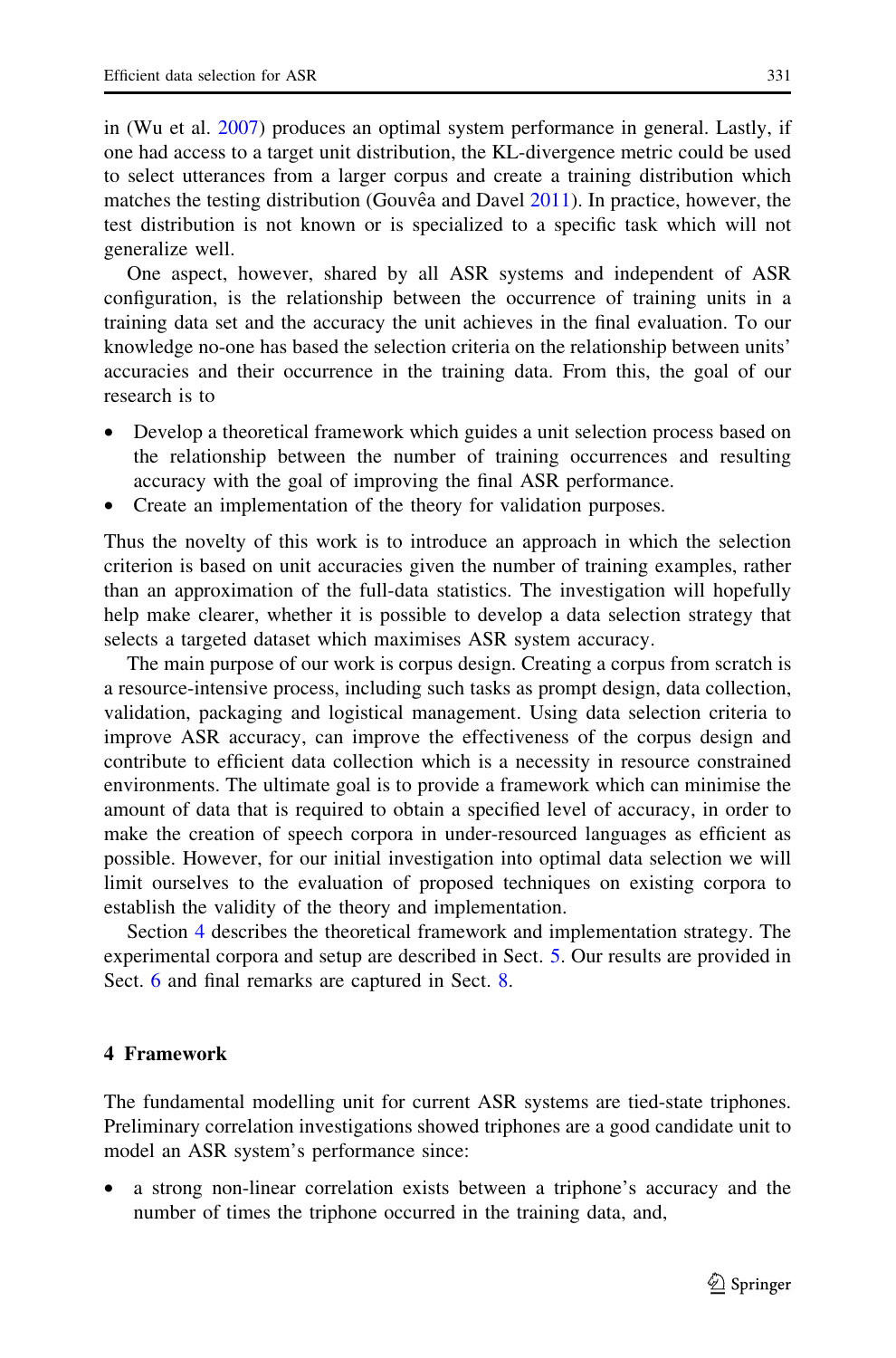### • there is a weak to low correlation between adjacent triphones accuracies.

The weak to low correlation between adjacent triphones accuracies could be taken into account for improved modelling, but for the development of our approach we assume triphone accuracy independence which should not severely impact the triphone accuracy modelling. A last simplification made to the modelling process is to ignore the non-linear effects of state-tying by treating the triphones as distinct units and deriving the triphone counts from the training data.

Given our background investigation, the starting point of our approach is to presume that the overall ASR system performance is related to the triphone recognition accuracy—words are recognised from monophone sequences and monophone sequences are extracted from recognised triphone sequences. Thus, word accuracies are related to monophone accuracies which are related to triphone accuracies. Therefore, our first assumption is that the overall ASR system's accuracy is related to the individual triphone accuracies. Secondly, we assume that a triphone's accuracy is primarily determined by the number of times it occurs in the training data only and for the scope of this work we ignore adjacency effects. Given these two assumptions, we can mathematically formulate the overall system performance as,

$$
A_{total} = \sum_{i=1}^{N} p_i A_i(n_i), \qquad (1)
$$

where  $A_{total}$  is the overall system accuracy,  $p_i$  is the probability of occurrence for triphone  $i$  and  $A_i$  is the *i*th triphone accuracy dependent on the occurrence count. Thus, Eq. (1) states that the overall system accuracy is given by the sum over all individual triphone accuracies multiplied by the probabilities of their occurrence.

When collecting data in resource-scarce environments, there are limited resources with which to collect data. Thus, the collected corpus will contain a limited amount of data determined by the resource investment. Therefore, to represent this resource constraint we introduce a corpus design constraint, which limits the total triphone count to a specified number. To enforce this constraint, we introduce a Lagrange multiplier into Eq. (1) and rewrite it as,

$$
A_{total} = \sum_{i=1}^{N_D} p_i A_i(n_i) + \lambda \left( \sum_{i=1}^{N_D} n_i - N \right),
$$
 (2)

where  $\lambda$  is the Lagrange multiplier,  $n_i$  is the *i*th triphone count, N is the total triphone count in the training corpus and  $N_D$  is total number of distinct triphones. Given our equation that describes the ASR system accuracy we would like to find the optimal assignment of triphone training counts which improves the ASR system's accuracy. In order to find the optimal triphone counts, we need to calculate the first derivative of Eq. (2) and set it equal to zero,

$$
\frac{\partial A_{total}}{\partial n_i} = 0,\tag{3}
$$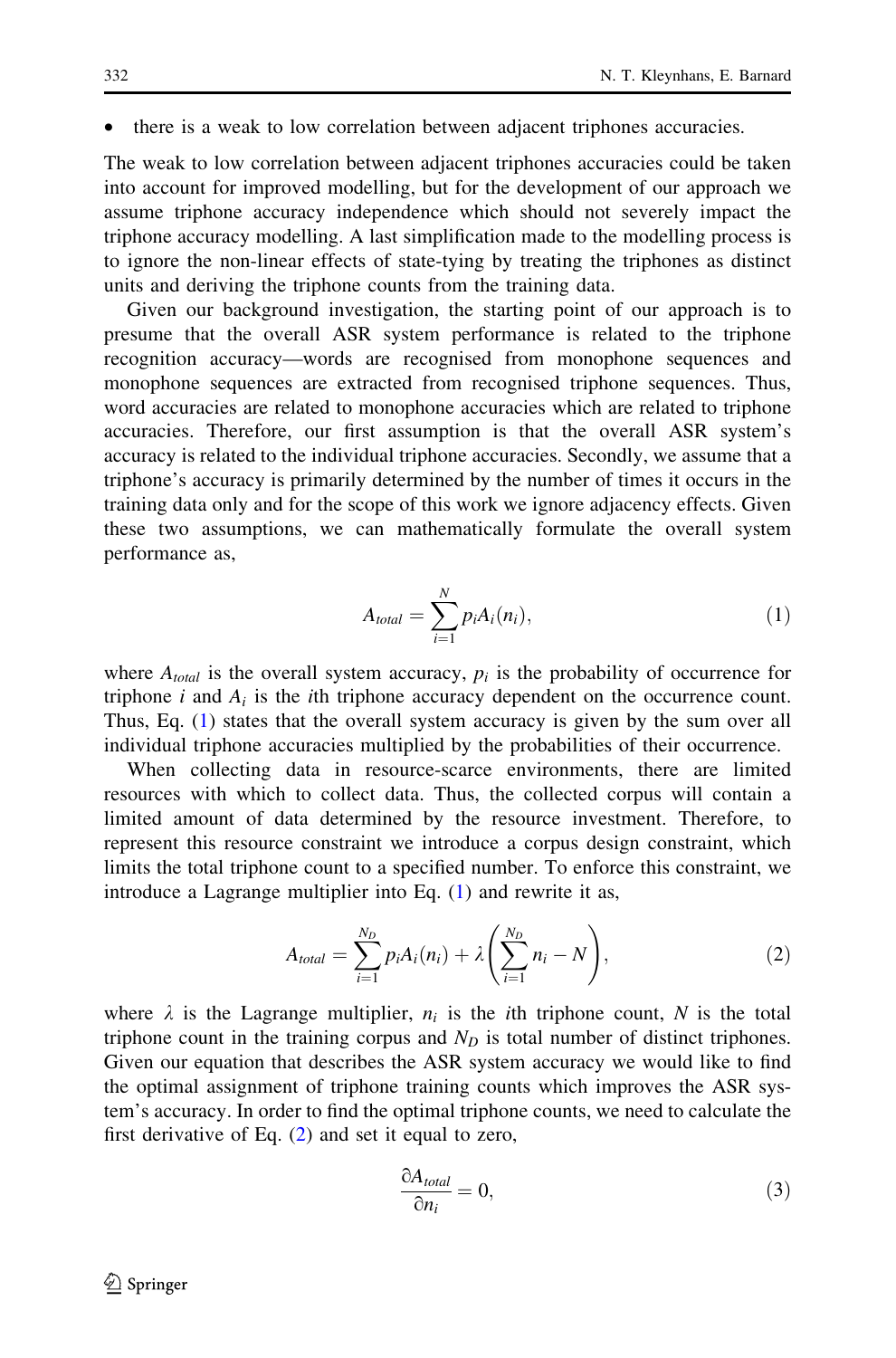<span id="page-6-0"></span>which will provide the optimal assignment of the triphone counts and maximise the overall system accuracy  $A_{total}$ . Working through the derivation we obtain,

$$
\frac{\partial A_{total}}{\partial n_i} = p_i \frac{\partial A_i(n_i)}{\partial n_i} + \lambda,\tag{4}
$$

where  $p_i$  is the probability of triphone occurring,  $\frac{\partial A_i(n_i)}{\partial n_i}$  is the derivative of an individual triphone accuracy with respect to its training count and  $\lambda$  is the Lagrange multiplier introduced by the constraint  $\sum_{i=1}^{N_D} n_i = N$ .  $\frac{\partial A_i(n_i)}{\partial n_i}$  and  $\lambda$  are unknown and need to be calculated.

Once these values have been calculated it becomes an easy task to solve for the triphone counts  $n_i$ . The most difficult part in solving the above Eq. (4) is finding a suitable expression for the individual triphone accuracies  $A_i(n_i)$ . Given that we have to calculate the derivative of  $A_i(n_i)$ , it would be convenient to find a suitable functional form which would avoid the use of numerical derivative techniques.

### 4.1 Selecting an accuracy function

In the previous section we have derived an expression for the optimal number of triphones to include in a corpus in order to maximise an ASR system's accuracy, summarized in Eq. (4). To solve for the optimal triphone count we must have a suitable triphone accuracy function which relates an individual triphone's accuracies to the number of times the triphone occurred in the training set. Here, we consider two theoretical distributions as well as two empirical distributions, and select a compromise that will allow us to investigate the potential of our approach.

• There are simple arguments from learning theory (Barnard [1994\)](#page-25-0) that suggest an asymptotic functional relationship of the form

$$
A_i(n_i) = B - \frac{C}{n_i},\tag{5}
$$

with B and C again problem-specific and algorithm-specific parameters, and with the relationship only expected to be valid for large  $n_i$ . Figure [1](#page-7-0) shows a plot of Eq. (5) which relates triphone accuracy to triphone count and where we have assigned the values  $B = 100$ ,  $C = 1,000$ . As expected, a triphone's accuracy is initially low but increases rapidly as more data is added, reaching a plateau when  $n_i$  reaches the same order of magnitude as C. This roughly coincides with ASR systems' behaviour which generally shows a benefit when data amount is steadily increased but eventually the observed improvement diminishes.

• Using Eq.  $(4)$ , substituting the derivative of Eq.  $(5)$  and setting the results to zero we can rearrange the equation to obtain an expression for the triphone counts  $n_i$ . The steps followed are,

$$
\frac{\partial A_{total}}{\partial n_i} = \frac{p_i C}{n_i^2} + \lambda,\tag{6}
$$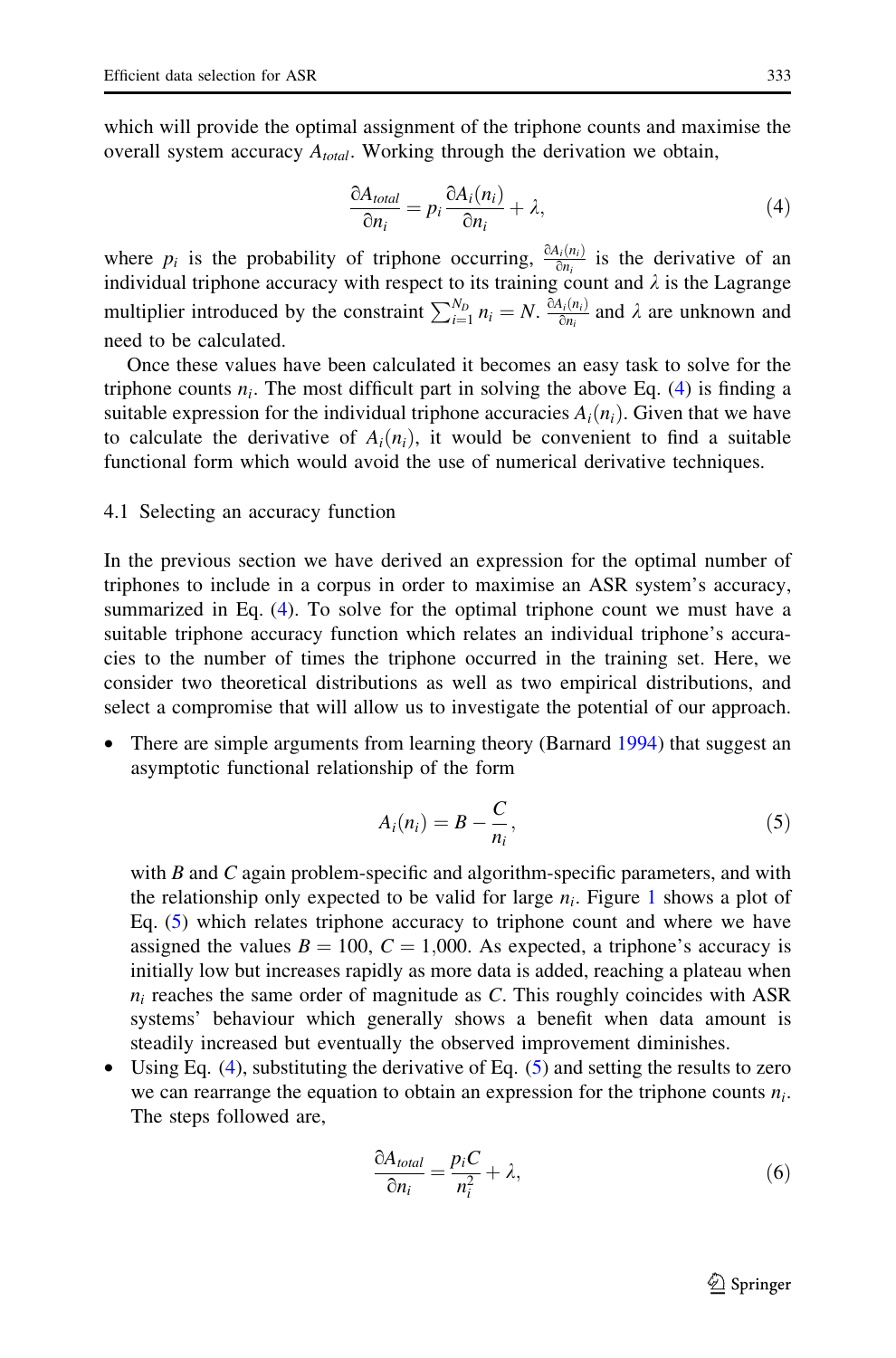$$
\frac{p_i C}{n_i^2} + \lambda = 0,\t\t(7)
$$

$$
n_i = \sqrt{\frac{p_i C}{-\lambda}}.\tag{8}
$$

<span id="page-7-0"></span>It would be more convenient to calculate the triphone prior which will give us a way of calculating the triphone counts independently of data size. Thus, we can rewrite the triphone counts as a function of the total triphone count as  $n_i = q_iN$ . Substituting this expression into Eq. (8), we obtain an expression for the triphone prior,

$$
q_i N = \sqrt{\frac{p_i C}{\lambda}},\tag{9}
$$

$$
q_i = K \sqrt{p_i},\tag{10}
$$

where  $K = \frac{1}{N}$  $\frac{C}{\lambda}$  $\overline{a}$ . To solve for the prior  $q_i$ , which will be the optimal prior set, we use the constraint that the sum of the prior must equal 1,  $\sum_{i=1}^{N_D} q_i = 1$ , which implies that  $K = \frac{1}{\sum_{i=1}^{N_D} \sqrt{p_i}}$ . Finally, given the values of the initial training set triphone prior, we can calculate the optimal prior by taking the square root of the initial priors and then normalising their values such that they sum to equal one.

• On the other hand, Moore ([2003\)](#page-26-0) produced a variety of evidence showing a logarithmic relationship between the WER and the total amount of data used to train an ASR system. If we assume that the same trend holds for individual triphone accuracies, we obtain a relationship of the form

$$
A_i(n_i) = B + C \log n_i, \qquad (11)
$$



Fig. 1 The hypothetical asymptotic accuracy function which describes the triphone accuracy given the triphone count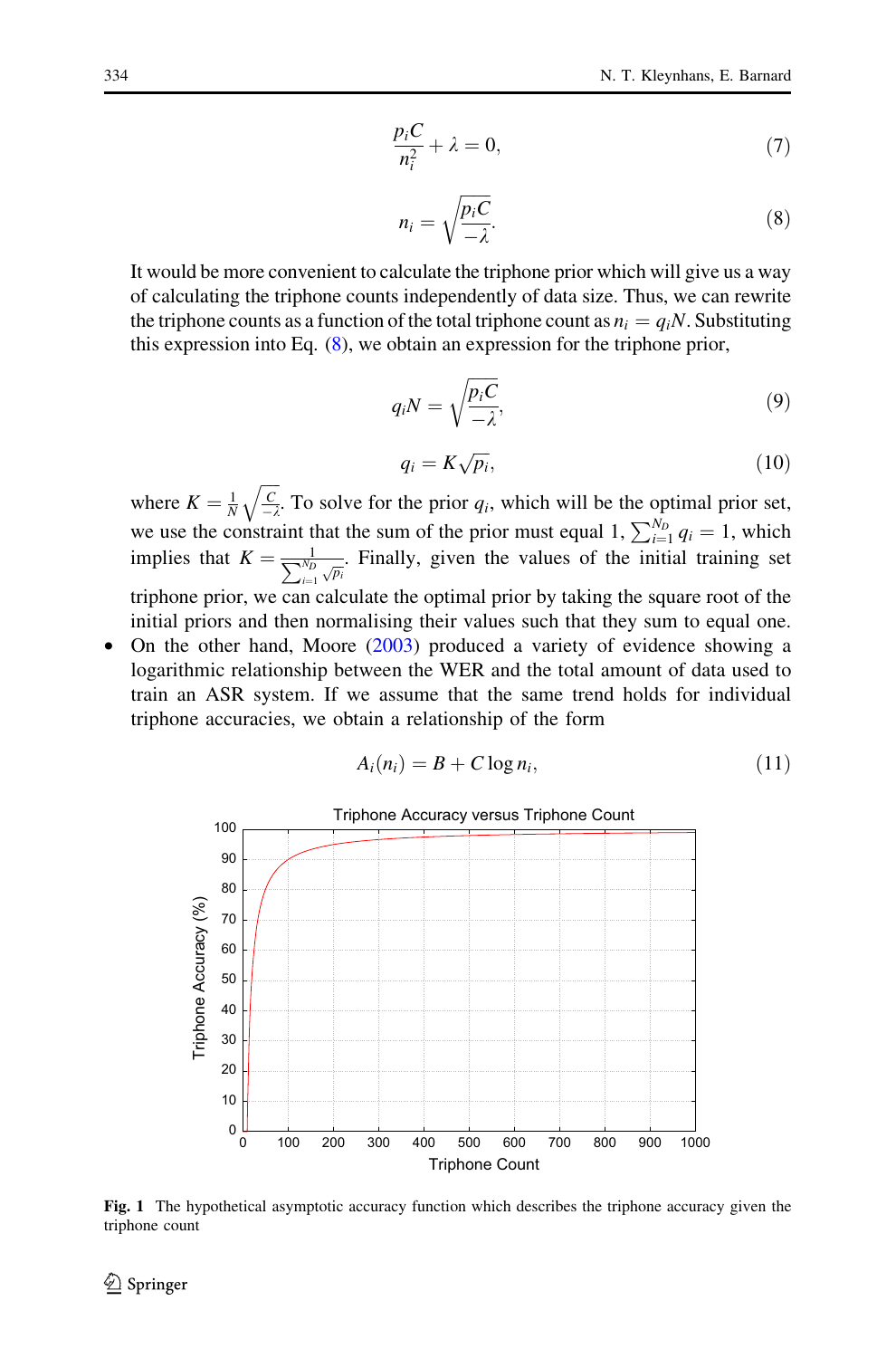with  $B$  and  $C$  parameters that describe the details of the logarithmic improvements suggested by Moore. Following the same steps as above, we find that this assumption requires that

$$
q_i = p_i \tag{12}
$$

in order to optimize ASR accuracy.

Thus, these two functional forms lead to data-selection approaches that range between ''natural'' selection (i.e. the selected triphone frequencies should match those that occur in the reference data) to ''compressed'' selection, where the selected frequencies are proportional to the square root of the occurrence frequencies. Which of these forms is most appropriate for speech data is an empirical question, and we investigate evidence from a few widely-studied corpora below.

#### 4.2 Triphone accuracy function: empirical evidence

In order to gain a better understanding of the relationship between accuracy and frequency, triphone accuracies were measured for the WSJ (Paul and Baker [1992](#page-26-0)) and BN corpora (Graff et al. [1997](#page-25-0)). The ASR system configuration is detailed in Sect. [5.5.](#page-15-0) Triphone accuracies were calculated from deletion and insertion balanced phone-level recognition outputs. The BN-trained system was used to recognise all the WSJ data and similarly the WSJ-trained system was used to recognise all the BN audio data. The phone outputs were expanded to triphones and all silence models were removed—silence and short-pause. The alignments had to be processed further by altering triphone contexts around silence markers which did not occur at the start and end of an utterance. This involved removing the silence markers from the triphone name and inserting the appropriate phone name. To calculate the triphone accuracies, a pooling strategy was used with all alignment being ignored. If a triphone was found in the reference and recognition outputs then the triphone was counted as correct. All triphones not common to both outputs were marked as incorrect. To calculate the final triphone accuracy, the final correct accumulators were divided by the sum of the final total and final error accumulators for a specific triphone.

Figure [2a](#page-9-0) shows the average triphone accuracy as a function of triphone training occurrence estimated using a BN trained ASR system and recognising WSJ data, and Fig. [2b](#page-9-0) shows the number of distinct triphones used to average the triphone accuracies. Similarly, Fig. [3](#page-10-0)a shows the average triphone accuracy as a function of triphone training occurrence estimated using a WSJ trained ASR system and recognising BN data, and Fig. [3b](#page-10-0) shows the number of triphones used to average the triphone accuracies. The average triphone accuracy figures (a) both show a logarithmic-style relationship between the triphone accuracy and the number of triphone training examples—ever increasing amounts of data are needed to improve the accuracy. These figures are relatively smooth to triphone counts of around 100, but start to fluctuate after this point. The fluctuation can largely be put down to the limited number of examples that are used to average the accuracies as shown in the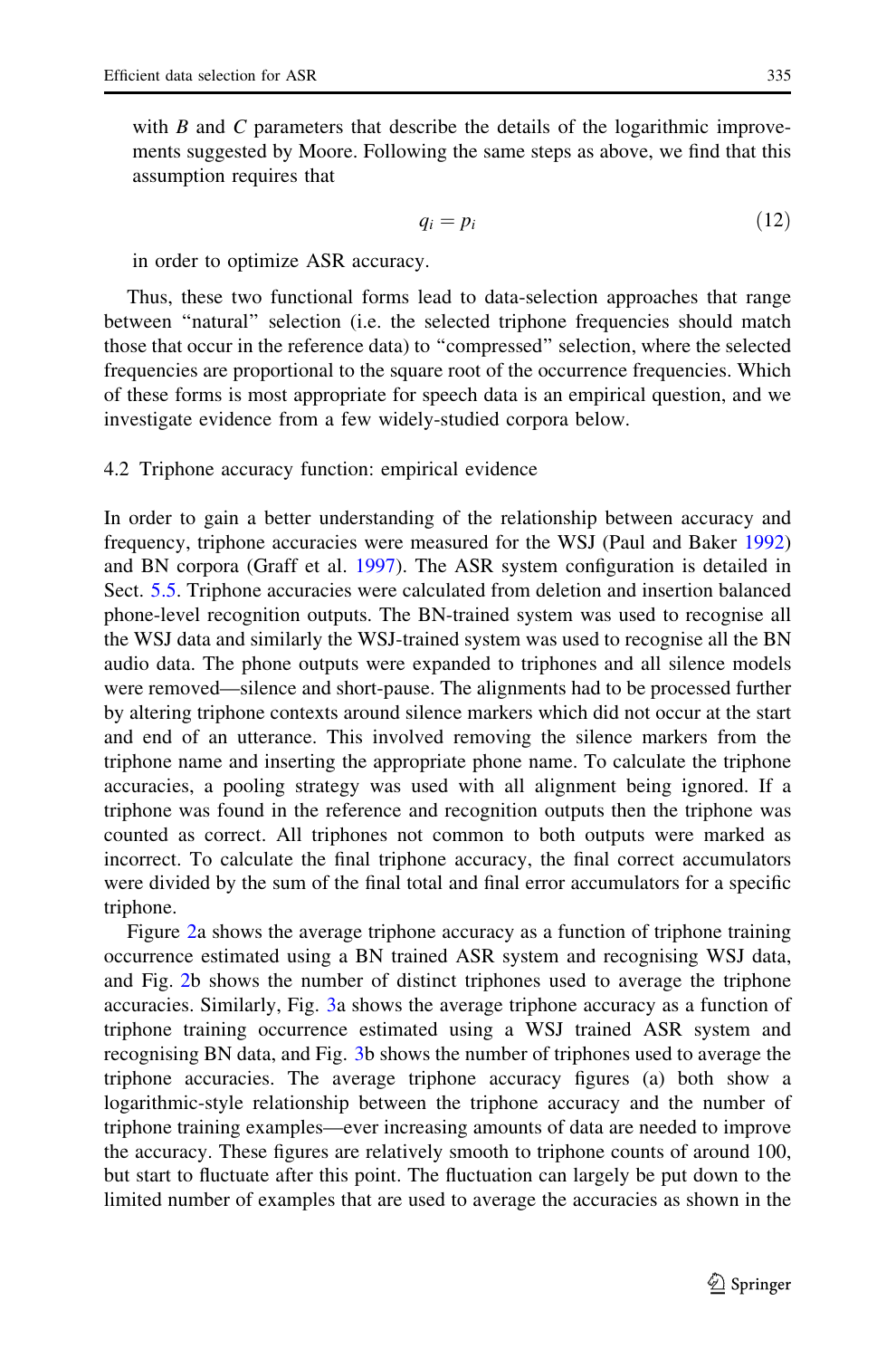<span id="page-9-0"></span>(b) figures—the triphones which have high training counts usually only have one example with which to calculate an average accuracy. Hence, factors other than the triphone count (e.g. the inherent variability of a particular triphone) are excessively influential in those accuracies.

The triphone accuracy graphs shown in Figs. 2a and [3](#page-10-0)a are quite noisy and it is difficult to get a sense of what the underlying trends are above the 100 triphone training count. Therefore, to obtain a set of smooth figures a simple smoothing technique was employed—a moving average filter using 100 samples either side of each data point was used to calculate the smoothed accuracies. Figure [4](#page-10-0) shows the smoothed graphs for the triphone accuracies as a function of triphone training count for both the BN and WSJ systems. Besides the artefact at the end of the graphs, where the triphone accuracies decrease, the general trend is a gentle increase in accuracies from counts 1 to about 20, then a rapid increase in accuracies from about 30 to 750 triphone count, and, finally a diminishing of the accuracy improvements above a count of 750.

These graphs are roughly compatible with both of the functional forms in the previous section, but in the large-n region, where we would hope to understand their differences in most detail, the graphs are too noisy for useful conclusions to be made. Fortunately, we can smoothly change from one form to the other by adjusting the exponent of  $p_i$  that is proportional to  $q_i$ : if it is 1.0, we obtain the optimal distribution for the logarithmic relationship, an exponent of 0.5 is optimal for the relationship derived from learning theory, and intermediate values of the exponent presumably correspond to intermediate relationships between accuracy and training count.



Fig. 2 Graph (a) shows BN-derived triphone accuracy as a function of triphone training count using the WSJ corpus as an evaluation set. Graph (b) shows the number of examples used to average the triphone accuracies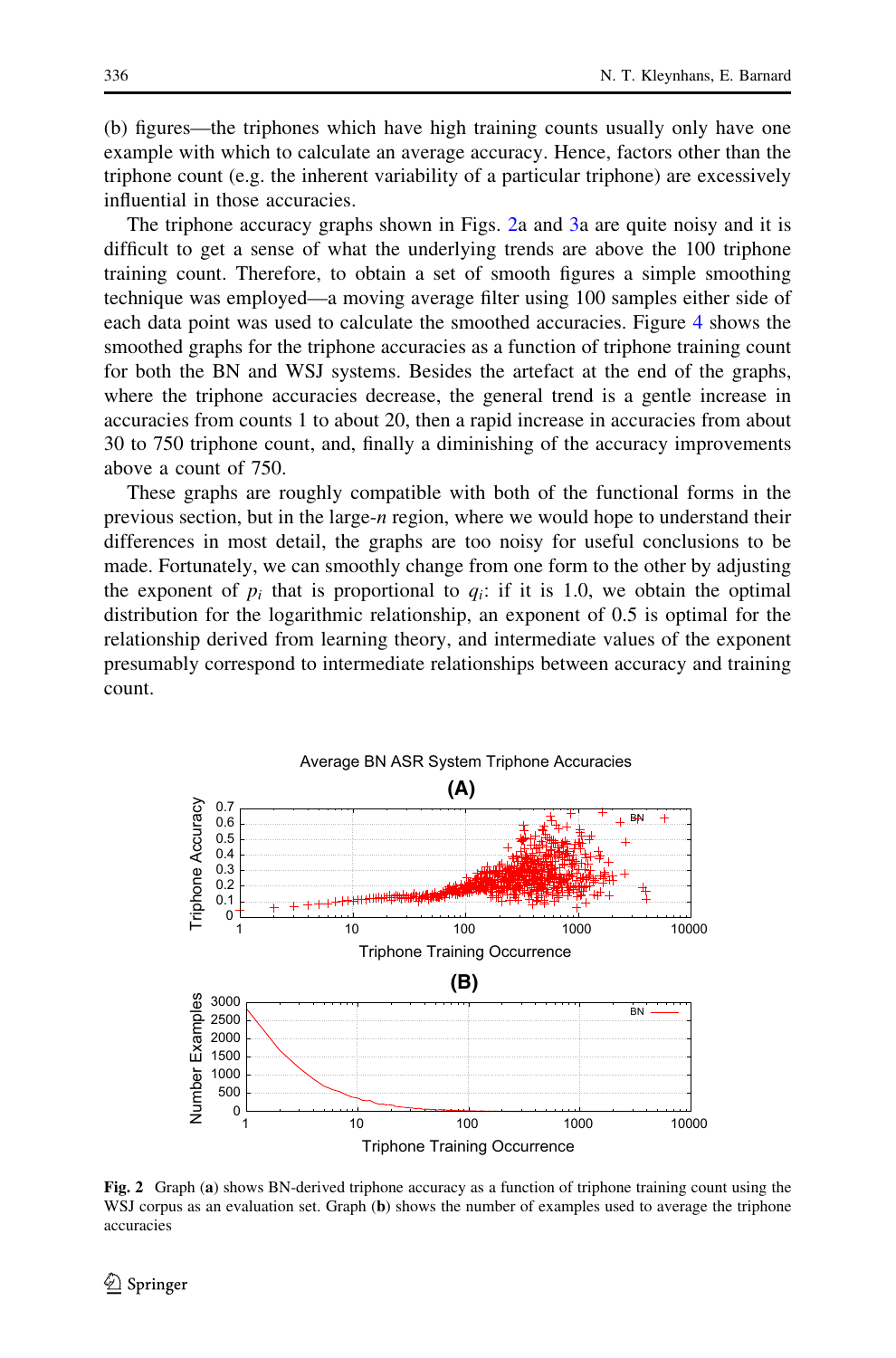<span id="page-10-0"></span>

Fig. 3 Graph (a) shows WSJ-derived triphone accuracy as a function of triphone training count using the BN corpus as an evaluation set. Graph (b) shows the number of examples used to average the triphone accuracies



Fig. 4 Smoothed graphs showing triphone accuracy as a function of triphone training count for the BN and WSJ experiments

Thus, we will set

$$
q_j = \frac{p_i^r}{\sum_k p_k^r},\tag{13}
$$

where  $r$  is the compression factor. To obtain the target total number of training triphones, the compressed and normalised probabilities of occurrence are multiplied by the total target count and rounded to remove fractional components.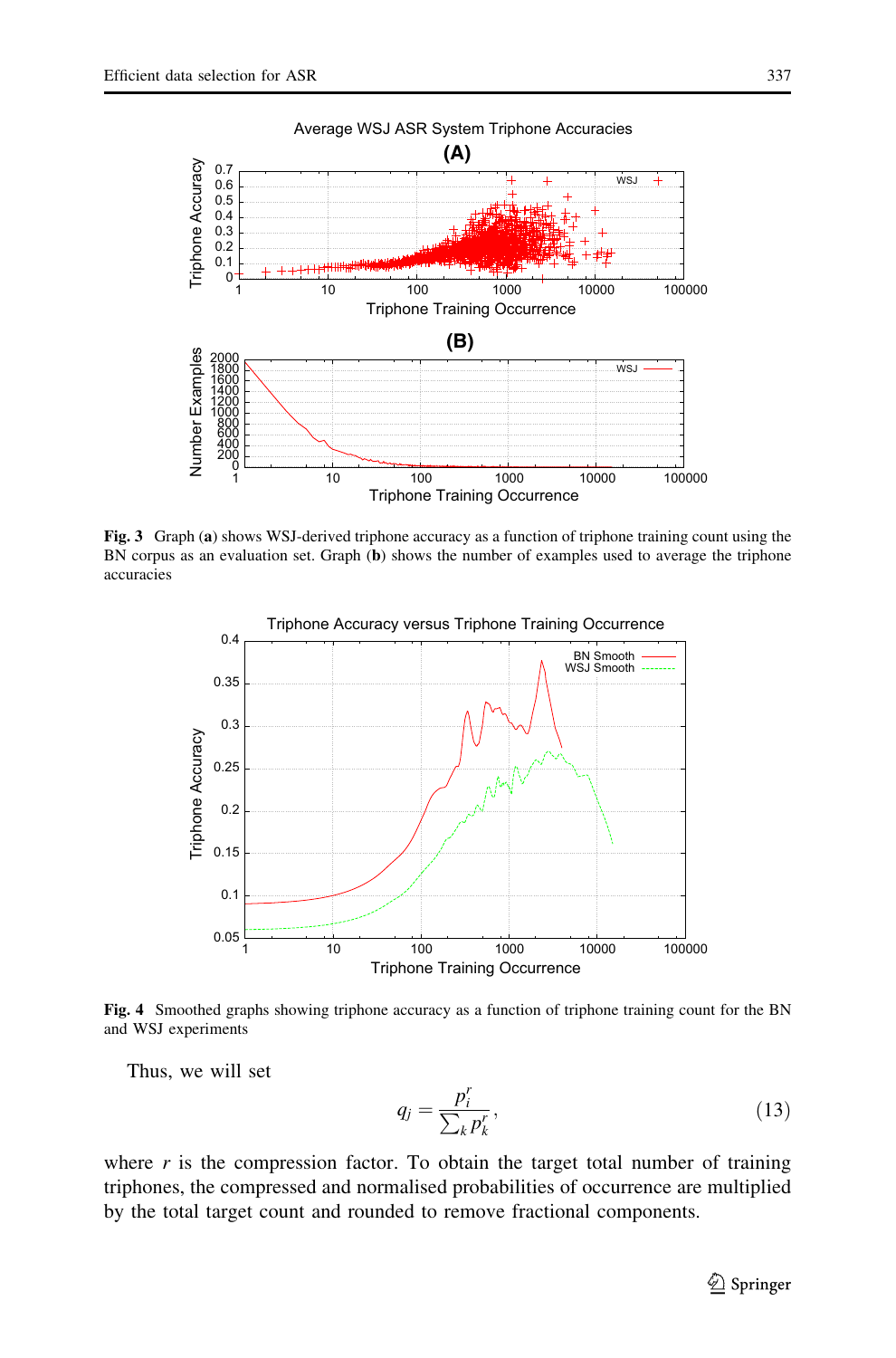## <span id="page-11-0"></span>4.3 Greedy unit selection

To select the target triphone count distribution we used a data selection approach similar to the regularised Kullback-Leibler divergence-based data selection proposed by Gouvêa and Davel  $(2011)$  $(2011)$  $(2011)$ . The regularisation is controlled by a user-specified constant. In their approach, the main goal was to select a set number of utterances (N), from a larger dataset (T), to match a target distribution of ngrams. The algorithm initialises a candidate subset by randomly selecting N utterances. For all utterances which are left in dataset T, an utterance (U) is selected and used to substitute, one at a time, all the utterances found in the candidate subset. For each substitution, the change in KL-divergence is measured. Once all possible substitutions have been made for the candidate subset utterances, the substitution which gives the greatest decrease in regularised KL-divergence is made.

Our data selection requires selecting a number of utterances which will produce the desired distribution and limit the number of training triphones to a set amount. Thus, we modified the Gouvêa and Davel  $(2011)$  $(2011)$  approach in a number of ways. Our algorithm steps are:

- Initialisation Stage: The candidate subset is created by randomly selecting utterances and limiting the number of utterances by the number of training triphones instead of a set utterance count.
- Main Stage: The main stage of the algorithm implemented an iterative twophase selection process.
	- *Phase One Addition*: For the first phase, on a per utterance basis, each remaining training set utterance is added to the candidate subset, the KLdivergence measured, and then removed from the candidate subset. The utterance which results in the largest decrease in KL-divergence is added to the candidate subset.
	- *Phase Two Removal*: For the second phase, on a per utterance basis, each utterance in the candidate subset is removed, KL-divergence measured and the utterance placed back into the candidate subset. The utterance which results in the largest decrease in KL-divergence is removed.
- *Correction Phase*: The correction phase ensures that the candidate subset has the correct number of target triphones.
	- If the training triphone count is too high then, utterances are removed from the candidate subset, via Phase Two Removal, until the target count is reached.
	- If the training triphone count is too low, utterances are added from the training set, via Phase One Addition, until the target count is reached.

## 5 Experimental setup

This section describes the corpora used in our investigations, data selections and experimental setups.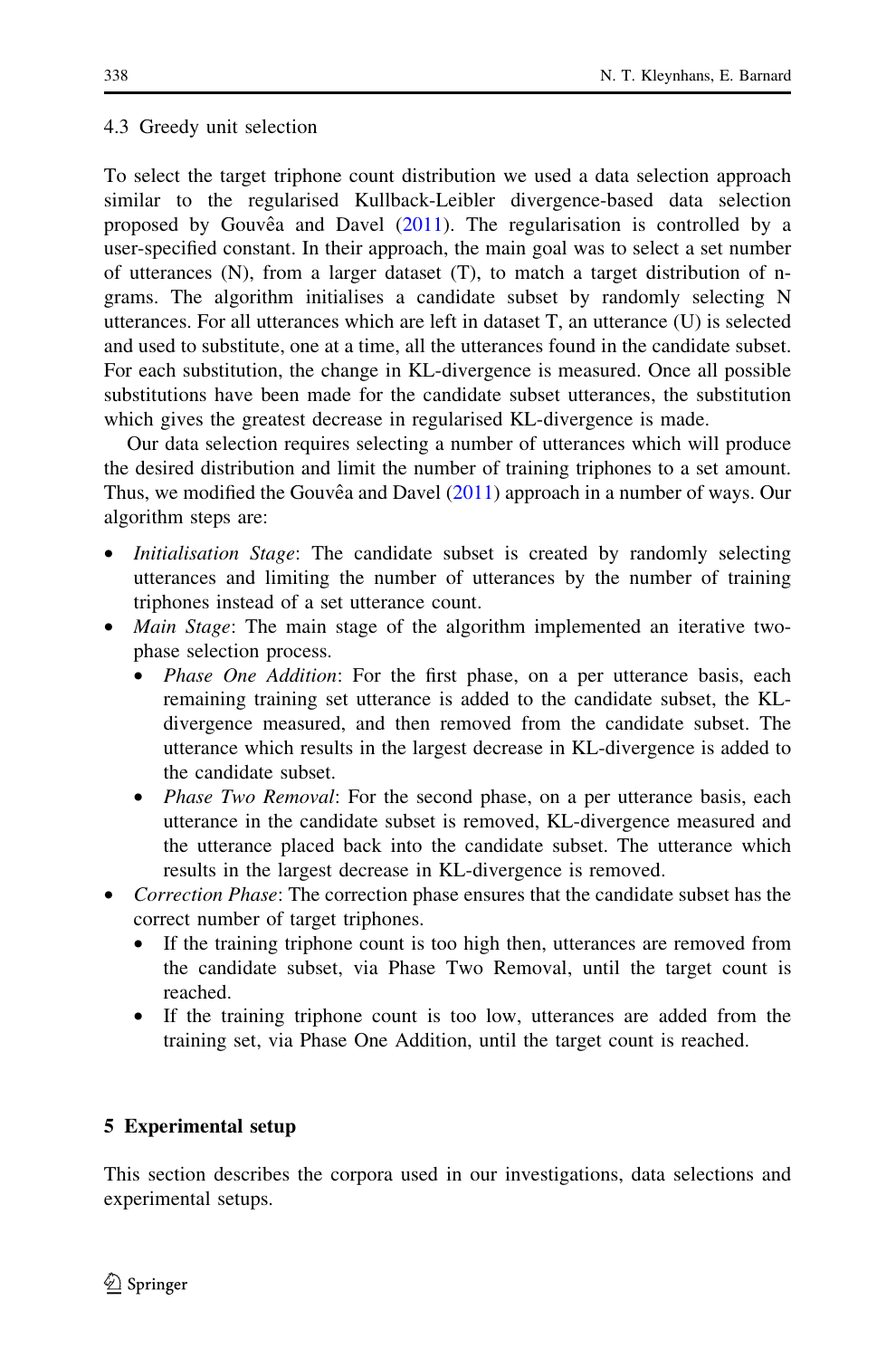# <span id="page-12-0"></span>5.1 Corpora

# 5.1.1 TIMIT

The TIMIT (Fisher et al. [1986\)](#page-25-0) corpus contains read-speech American English highbandwidth audio recordings. The corpus contains 6,300 utterances collected from 630 speakers each contributing 10 utterances. The speakers were selected from eight distinct dialect regions. The corpus has a 70–30 % male–female gender split. The text prompts consisted of dialect, phonetically-compact and phonetically-diverse sentences. Two dialect sentences were read by all speakers and used to measure dialect differences. The phonetically-compact sentences were designed to cover phonetic pairs and each speaker spoke five sentences with seven speakers reading the same sentences. The phonetically-diverse sentences added phonetic diversity and were selected to maximise allophonic contexts. Each speaker read three phonetically-diverse sentences—unique to the specific speaker.

For our TIMIT experiments we removed the sentences read by all speakers, as their high frequency severely biases the corpus distribution and thus biases the results. Table 1 shows statistics for the reduced TIMIT corpus training and evaluation sets.

# 5.2 Wall Street Journal

The Wall Street Journal (WSJ) (Paul and Baker [1992\)](#page-26-0) corpus is a large American English corpus built to meet a few design criteria. The entire corpus contains a variety of audio and text, which accommodates various vocabulary sizes, language model perplexities, variable sized speaker-dependent and -independent training data amounts, read and spontaneous speech, verbalised and non-verbalised punctuations and differing recording environments. For our experiments we chose the speakerindependent read-speech training corpus with high-quality recordings, and the 5k vocabulary evaluation corpus. The text prompts were chosen from newspaper text.

|              | Training | Evaluation |
|--------------|----------|------------|
| # Utterances | 3,696    | 1,344      |
| # Speakers   | 462      | 168        |
| Duration (h) | 3.14     | 1.15       |

Table 1 TIMIT corpus statistics with the dialect sentences removed

|  |  |  |  |  |  |  | Table 2 WSJ corpus statistics with the speaker-adaptation sentences removed |  |  |
|--|--|--|--|--|--|--|-----------------------------------------------------------------------------|--|--|
|--|--|--|--|--|--|--|-----------------------------------------------------------------------------|--|--|

|              | Training | Evaluation |
|--------------|----------|------------|
| # Utterances | 8.734    | 1,858      |
| # Speakers   | 101      | 8          |
| Duration (h) | 18.76    | 4.38       |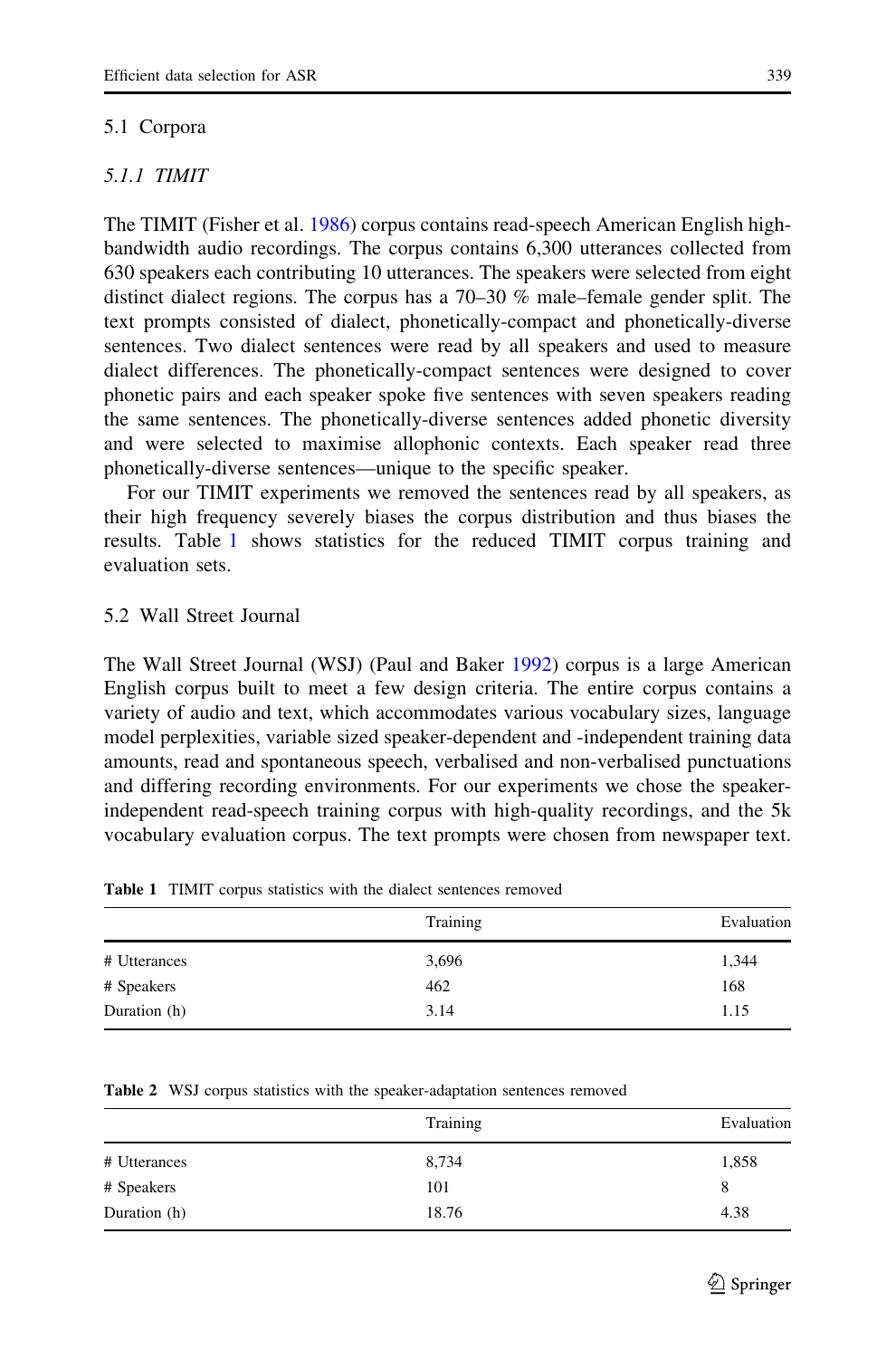Similar to TIMIT we removed the speaker adaptation sentences. We only sourced WSJ data from ''The Continuous Speech Recognition Wall Street Journal Phase I'' corpus. Table [2](#page-12-0) shows statistics for the WSJ corpus training and evaluation sets, with the speaker-adaptation utterances removed.

# 5.2.1 Lwazi

The Lwazi (Barnard et al. [2009](#page-25-0)) corpus contains telephone quality recordings and their associated transcriptions covering the eleven official languages of South Africa. The read and elicited speech data was collected from approximately 200 speakers per language with each speaker contributing 30 utterances. A portion of the utterances were randomly selected from a phonetically balanced corpus and the remainder are words or short phrases. For our experiments we limited ourselves to the IsiZulu language spoken by the majority of South Africans. As the corpus does not contain dedicated training and evaluation sets, we split the corpus into ten folds. The folds were created by randomly partitioning the speakers into ten mutually exclusive sub-corpora, which served as the evaluation sets. The training sets were created by cycling through the evaluation folds and assigning all folds to the training set except for the current evaluation fold. Table 3 shows some statistics for the Lwazi IsiZulu sub-corpus by fold.

# 5.3 Data selection

In Sect. [4.1](#page-6-0) we propose that the optimal data selection approach depends on the relationship between the unit's accuracy and count. To investigate our approach we define three optimal distributions: (1) ''natural'' selection (based on the logarithmic relationship), (2) ''compressed'' selection (based on learning theory) and (3) a combination of the two (''intermediate'').

| Fold           | Training     |            |              | Evaluation   |            |              |  |  |
|----------------|--------------|------------|--------------|--------------|------------|--------------|--|--|
|                | # Utterances | # Speakers | Duration (h) | # Utterances | # Speakers | Duration (h) |  |  |
| 1              | 5,189        | 179        | 8.29         | 596          | 20         | 0.88         |  |  |
| 2              | 5,229        | 179        | 8.34         | 556          | 20         | 0.84         |  |  |
| 3              | 5,189        | 179        | 8.22         | 596          | 20         | 0.95         |  |  |
| $\overline{4}$ | 5,196        | 179        | 8.14         | 589          | 20         | 1.03         |  |  |
| 5              | 5,228        | 179        | 8.30         | 557          | 20         | 0.88         |  |  |
| 6              | 5,203        | 179        | 8.20         | 582          | 20         | 0.97         |  |  |
| $\tau$         | 5,213        | 179        | 8.23         | 572          | 20         | 0.94         |  |  |
| 8              | 5,197        | 179        | 8.33         | 588          | 20         | 0.84         |  |  |
| 9              | 5,203        | 179        | 8.23         | 582          | 20         | 0.94         |  |  |
| 10             | 5,218        | 180        | 8.32         | 567          | 19         | 0.86         |  |  |

Table 3 Corpus statistics for the ten randomly selected folds for the IsiZulu Lwazi corpus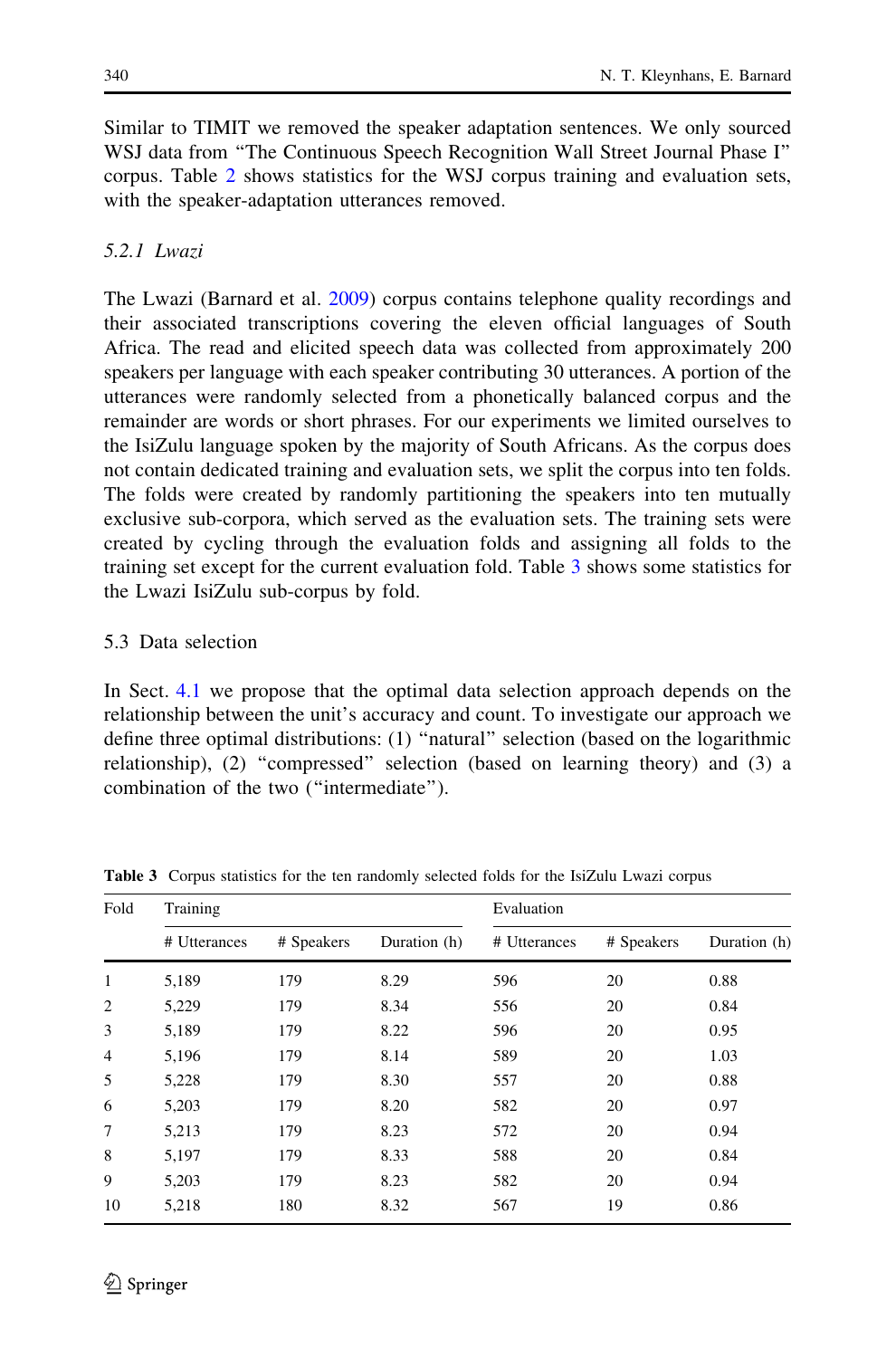To produce an optimal distribution for the ''natural'' selection we choose utterances at random until a specified target total training triphone count was achieved. Throughout this volume "natural" represents a *random* selection.

The optimal "compressed" distribution was created by:

- Estimating the triphone counts from a training utterance set.
- Calculating the triphone distribution by normalising the sum of the triphone counts to one.
- Applying the square-root operator to the triphone probabilities.
- Re-normalising the transformed triphone probabilities so that they sum to one.
- Multiplying the triphone probabilities by a target training triphone count and further normalising by rounding to the nearest integer.
- Using the KL-divergence selection algorithm (see Sect. [4.3\)](#page-11-0) to select the target distribution from the entire training utterance set.

To produce the ''intermediate'' optimal distribution, the steps which produce an optimal ''compressed'' distribution were followed, except the triphone probabilities are raised to a power of 0.75 instead of applying the square-root operator. It was found that the TIMIT, WSJ and Lwazi training corpora contained many utterance repetitions. Table 4 shows the number of utterances and unique utterances found in the TIMIT, WSJ and Lwazi training sets. Therefore, an additional investigation was performed to determine the effect of estimating the triphone distributions on the unique sentences only but still selecting from all the training utterances to achieve the target training triphone distributions.

Lastly, to compare our data selection results with current selection techniques, the maximum entropy principle (max-entropy) selection was also used. We followed the max-entropy selection algorithm outlined in Wu et al. [\(2007\)](#page-26-0) and selected either word or triphone units. Their proposed greedy selection algorithm efficiently selects the required number of utterances by analysing the change in entropy if an utterance is added to the training pool: if the increase is above a certain threshold then the utterance is included in the training set. The chosen threshold determines the final size of the training set.

To distinguish amongst the various data selection methods, the following keys will be used henceforth:

- Natural—''natural'' data selection (random)
- Sqrt—''compressed'' data selection
- 0.75—''intermediate'' data selection
- MaxEnt Tri—max-entropy selection based on triphone units

| Corpus     | # Utterances | # Unique utterances |
|------------|--------------|---------------------|
| TIMIT      | 3,696        | 1,731               |
| <b>WSJ</b> | 8,734        | 5,028               |
| Lwazi      | 5,786        | 3,917               |
|            |              |                     |

Table 4 The total number of utterances and unique utterances found in the TIMIT, WSJ and Lwazi training sets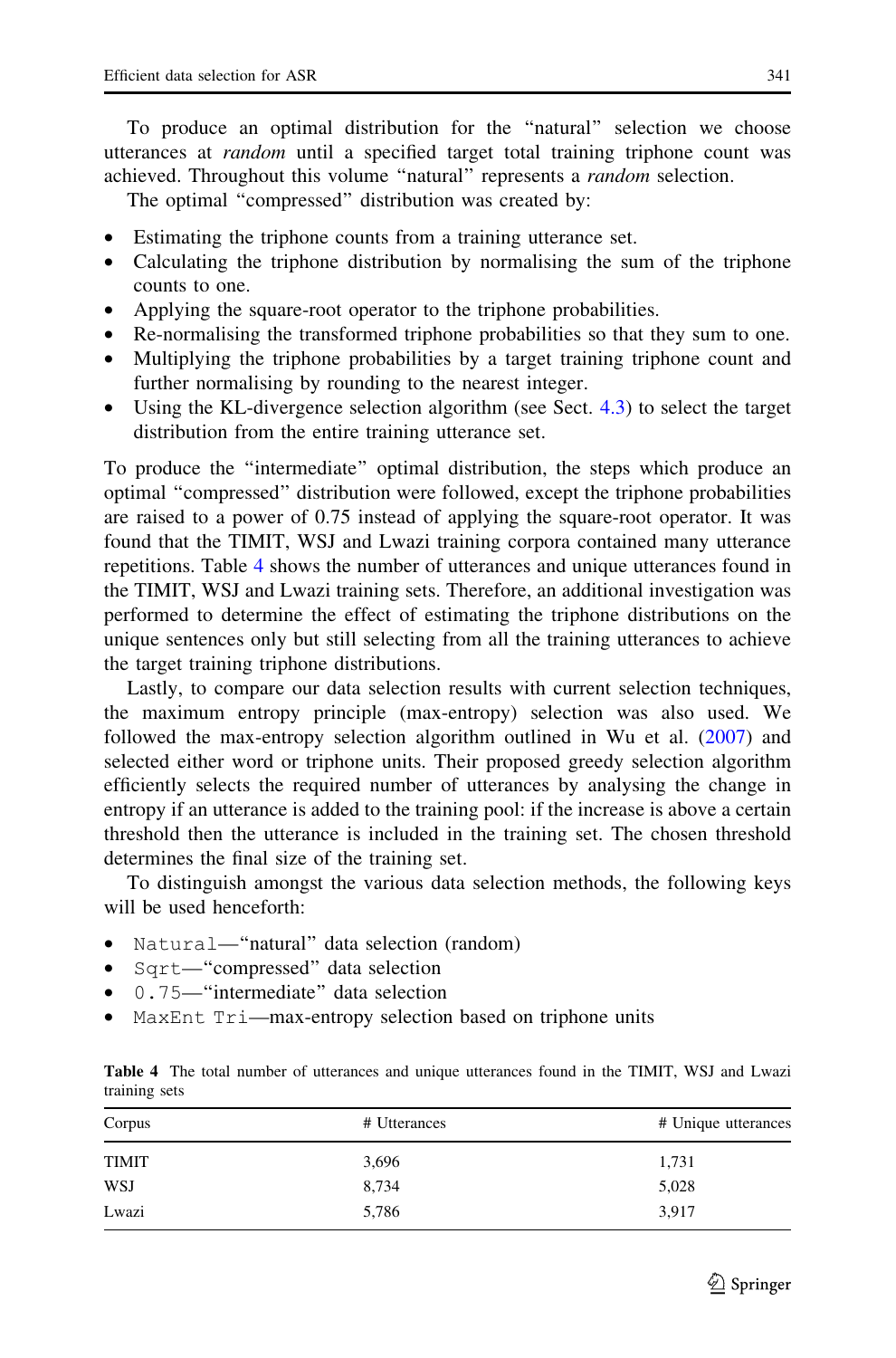- <span id="page-15-0"></span>• MaxEnt Wrd—max-entropy selection based on word units
- Uniq Sqrt—"compressed" data selection using the unique utterance triphone distribution
- Uniq  $0.75$ —"intermediate" data selection using the unique utterance triphone distribution

## 5.4 Matched-pairs significance test

To determine the statistical significance of the performance differences measured, we employed a matched-pairs statistical significance test described by Gillick and Cox [\(1989](#page-25-0)). Initially, the speech stream is partitioned into statistically independent segments where the segment can be sentences, speech occurring between speaker pauses or entire utterances. For our purposes we chose the entire utterance as the segments. Next, we count the number of errors, per segment, made by the two algorithms to be compared,  $N^i_{1 \text{ or } 2}$ , where *i* is the segment number. In an ASR setup, the error is given by the sum of deletion, insertion and substitution errors. Given the error counts, we define a variable  $Z^i = N_1^i - N_2^i$ ,  $i = 1, 2, ..., n$ , to be the difference in errors made in a segment and  $n$  is the total number of segments. If the algorithms perform similarly, the average difference in the number of errors made in a segment,  $\mu$ , would be close to zero, thus we would like to ascertain whether or not  $\mu_z = 0$ . If n is large, we can make the assumption that test statistic will approximately be normally distributed with unit variance. To set up the significance test, we define the null hypothesis as  $H_0$ :  $\mu_z = 0$  and the alternative hypothesis is defined as  $H_1$ :  $\mu_z \neq 0$ . To test the validity of the null hypothesis, we perform a two-tailed test by computing the P value.

## 5.5 ASR systems

For all experiments we trained standard HMM-based ASR systems. Three state left-toright HMMs (beginning and ending non-emitting states not counted) were used to model tied-state cross-word context-dependent triphones. Each HMM state contained eight mixture Gaussian models which modelled the state distributions. The state-tying questions were generated by creating left and right questions for each individual phone. The audio was encoded into Mel-Frequency Cepstral Coefficients (MFCCs) vectors using a 25 ms window and shifting the window by 10 ms after encoding a frame. The MFCC vectors were 39 dimensional and were constructed by appending 13 static, 13 first derivative and 13 s derivative components. Speaker-based Cepstral Mean Normalisation (CMN) was applied to each utterance. This standard HMMbased ASR setup was used throughout our experiments. The acoustic models were trained on audio data sourced either from the training corpus or the relevant crossvalidation folds (for the Lwazi IsiZulu corpus).

## 5.6 Training corpora

To test the various data selection approaches, we partitioned the various training corpora into fractional subsets and trained ASR systems on these sub-corpora. The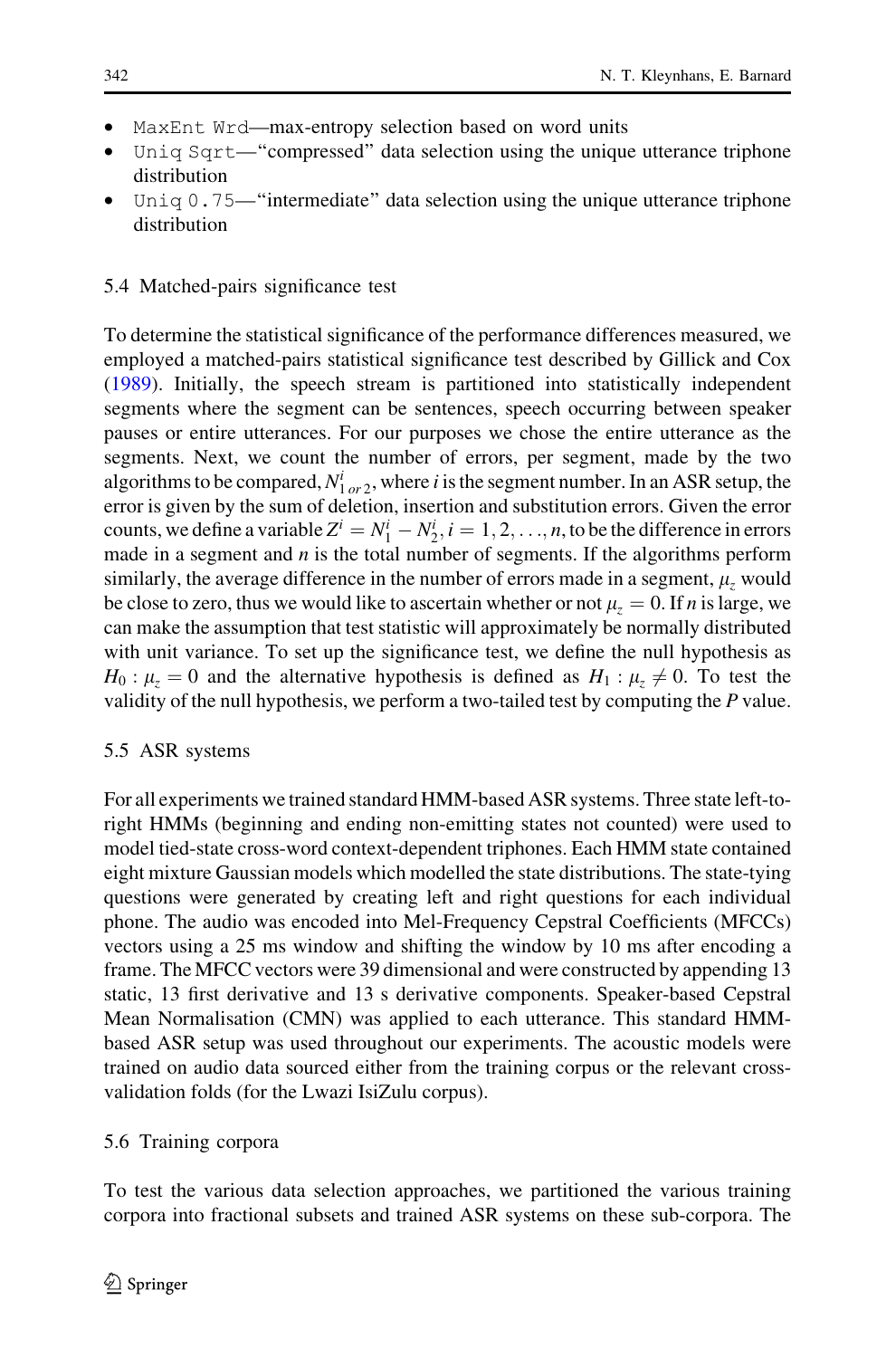<span id="page-16-0"></span>data-selected fractional training sub-corpora were generated by selecting a subset of training utterances which produced a specified percentage of the total number of triphones which made up the entire training set. The percentages used were 20, 40, 60, and 80 % e.g if a training corpus contained 100,000 training triphones, then four sub-corpora were created that contained roughly 20,000, 40,000, 60,000 and 80,000 training triphones. In addition, for the ''natural'' and max-entropy selections, a growing selection strategy was utilised, which meant that the larger sub-corpora were created by using the previous smaller sub-corpus as a starting point and adding utterances to meet the larger training triphone counts i.e. 80 % contains all 60 % utterances, 60 % contains all 40 % utterances and 40 % contains all 20 % utterances. The TIMIT, WSJ and 10-fold Lwazi corpora training sets will be used to create the various sub-corpora.

### 5.7 Performance measures

The performance of the different ASR systems was measured using the word accuracy (Word Acc %) percentages defined in (Young et al. [2009](#page-26-0)). To measure the word accuracies, the evaluation sets were recognised using the acoustic models trained on the various data selections. The decoding network was built using a flat word-loop grammar and contained only the words which occurred in the evaluation set. To evaluate the statistical significance of the performance, the matched-pairs significance test was used as described in Sect. [5.4](#page-15-0). The ''natural'' results will serve as reference for the statistical significance tests and a significance level of 0.001 is chosen. The statistical significance values will be converted to common logarithm equivalents, thus the significance level becomes  $-3$  and any value below this indicates a significant result—significant improvements are prepended by an asterisk. In addition, all results where an improvement was observed are marked in bold while degradations are marked in italics.

To verify any improvements brought about by the use of data selection methods were not merely achieved by matching training and evaluation distributions, independent evaluation corpora are used. This will ensure different triphone distributions for the training and evaluation sets. Specifically, the WSJ evaluation set will be used to validate TIMIT data selections, the TIMIT evaluation set will be used to validate WSJ data selections.

As our theory makes the assumption that the overall ASR system accuracy is given by a weighted sum of individual triphone accuracies we will also report triphone accuracy values as well as their statistical significance. The triphone results are derived from the word recognition outputs which are expanded to phone-level transcriptions which are further processed to form triphone labels.

#### 6 Results

In this section we present data selection results on three significantly different corpora: American English TIMIT, American English WSJ and IsiZulu Lwazi.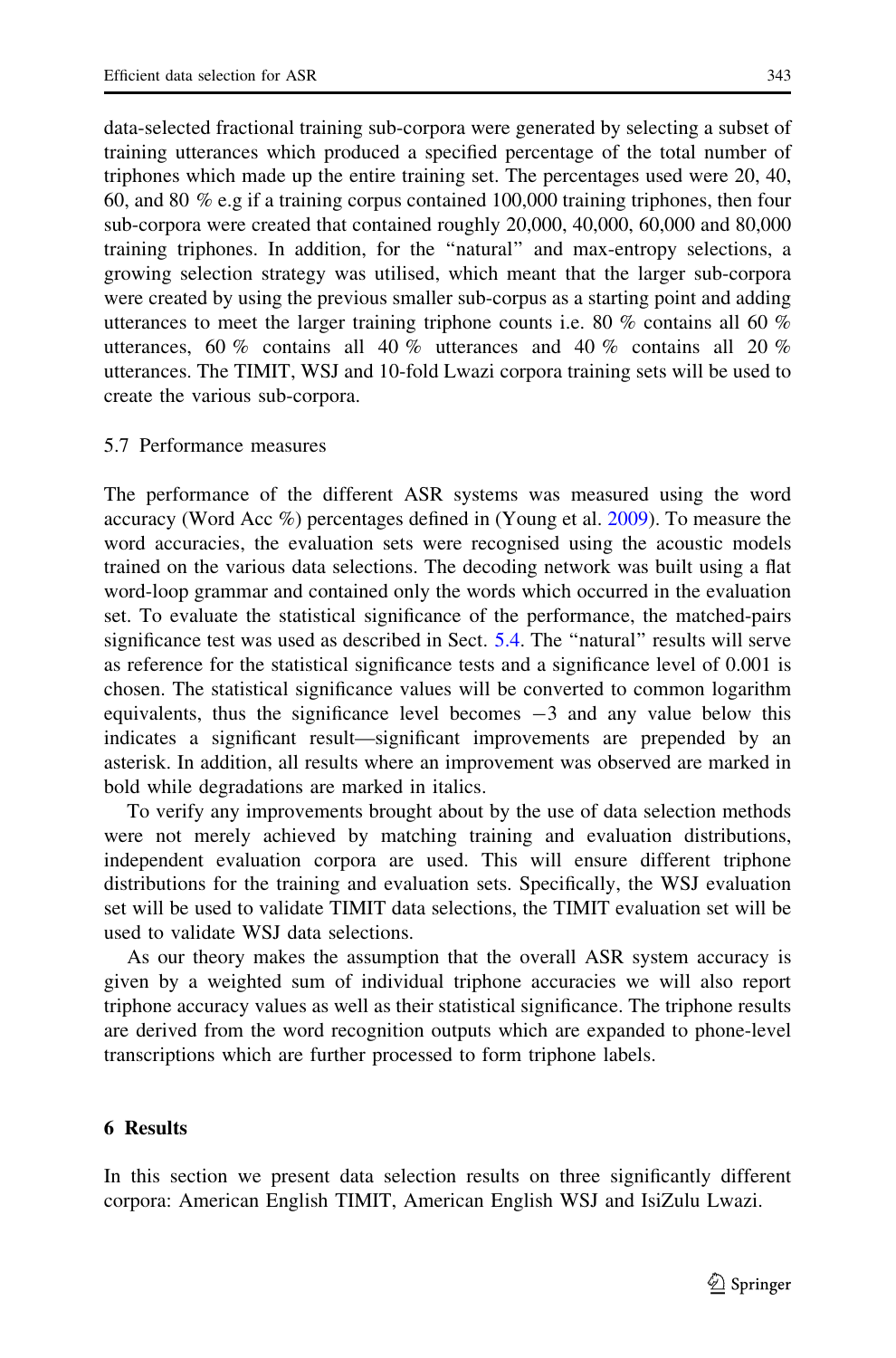#### <span id="page-17-0"></span>6.1 TIMIT

Figure 5 shows word accuracies for TIMIT trained and evaluated systems developed using various data selection methods and amounts of training data. Both max-entropy selection methods produce consistently worse performances as compared to the Natural data selection approach. The word-based max-entropy selection, however, performs better compared to the triphone-based max-entropy selection for all data amounts. The remaining data selection methods all achieved higher accuracies except for 0.75 method at 80 %—using the Natural as a baseline measure. The Sqrt approach provides slightly higher accuracies compared to the 0.75 across data amounts. The unique variates produce the same trend for the 20 and 40 % data amounts but at 60 and 80 % Uniq 0.75 produces better performances over the Uniq Sqrt method. At the 60 and 80 % data amounts, Sqrt achieves higher accuracies compared to its unique variant.

Table [5](#page-18-0) captures the statistical significance of the results shown in Fig. 5. Three word accuracies produced by the triphone-based max-entropy selection are significantly worse while only a single word-based max-entropy result is significantly worse. The 0.75 method managed a single significant improvement while the remaining techniques (Uniq Sqrt and Uniq 0.75) achieved two significant improvements each.

The results in Fig. 5 show, for the TIMIT training and evaluation scenario, moving from a ''compressed'' to ''intermediate'' data selection approach produces the best performance.

Figure [6](#page-19-0) shows the word accuracies produced by various TIMIT trained systems evaluated using the WSJ corpus developed on differing training data amounts and data selection approaches. As with the TIMIT only results, both max-entropy data



Fig. 5 Word accuracies for TIMIT trained and evaluated systems for various training data percentages and data selections methods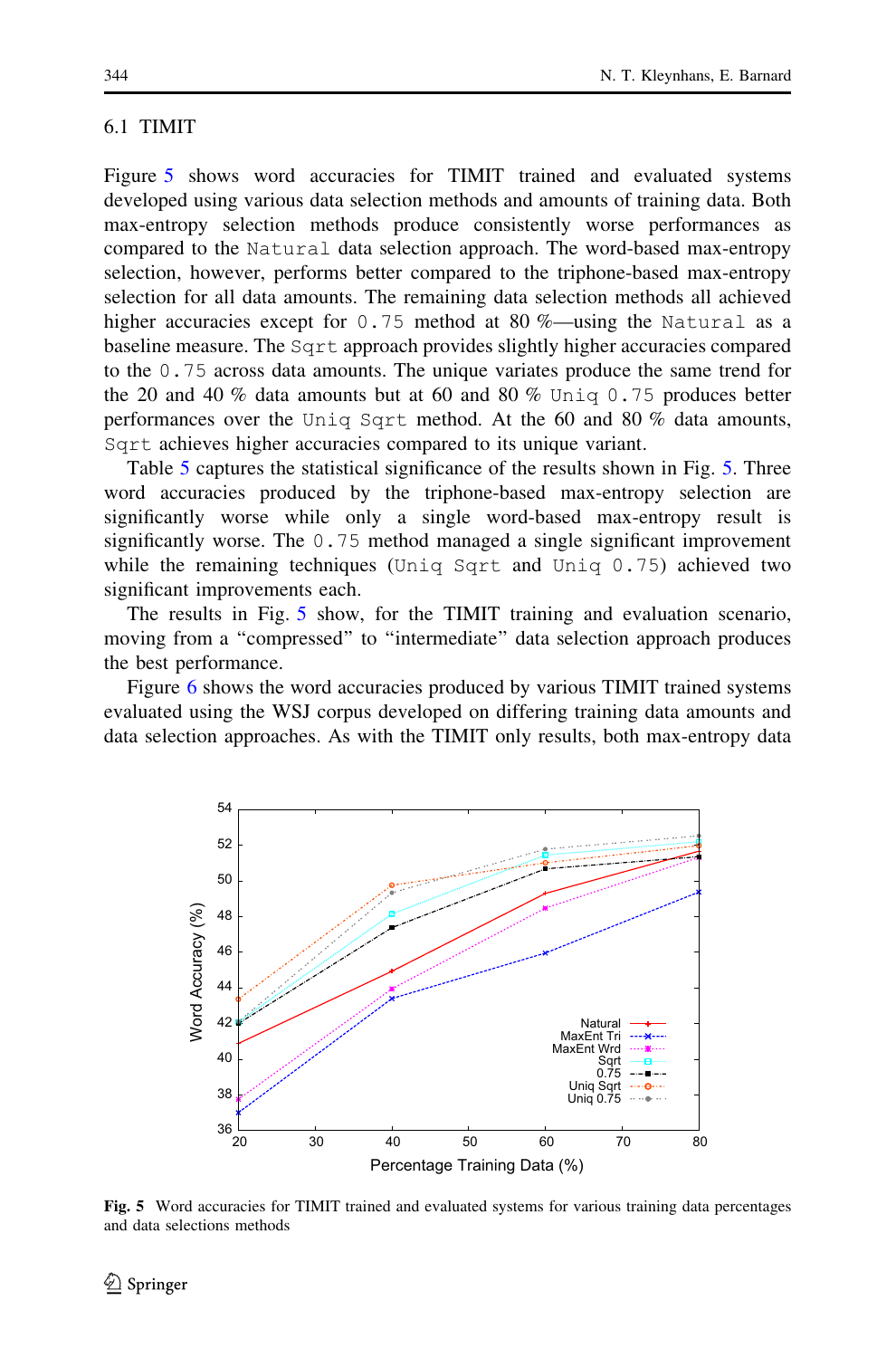| Percentage | Selection type |            |          |          |           |             |  |  |  |
|------------|----------------|------------|----------|----------|-----------|-------------|--|--|--|
|            | MaxEnt Tri     | MaxEnt Wrd | Sqrt     | 0.75     | Uniq Sqrt | Uniq $0.75$ |  |  |  |
| 20         | $-8.48*$       | $-5.48*$   | $-1.35$  | $-1.13$  | $-4.18*$  | $-1.32$     |  |  |  |
| 40         | $-1.87$        | $-0.85$    | $-6.98*$ | $-4.35*$ | $-14.70*$ | $-11.05*$   |  |  |  |
| 60         | $-7.49*$       | $-0.73$    | $-3.91*$ | $-1.81$  | $-2.54$   | $-4.94*$    |  |  |  |
| 80         | $-3.98*$       | $-0.26$    | $-0.47$  | $-0.24$  | $-0.23$   | $-0.89$     |  |  |  |

<span id="page-18-0"></span>Table 5 Logarithmic P values of results produced by different systems and training data amounts for the TIMIT train and evaluation scenario

selection methods deliver performances that are worse compared to the Natural approach. The remaining data selection techniques produce better accuracies but the order of the best result is dependent on the training data amount—20  $\%$  0.75, 40 % Uniq Sqrt, 60 % Sqrt and 80 % Uniq 0.75. There is no clear pattern on which data selection method to choose when moving from lower to higher data amounts—except any selection of ''compressed'' or ''intermediate'' is better than choosing at random.

Table [6](#page-19-0) shows logarithmic P values statistical significance tests for ASR system results, developed on the TIMIT corpus and evaluated on the WSJ corpus. The maxentropy selections methods produce significantly worse results for the 20 and 40 % data amounts and at 60 % for the word-based max-entropy selection. At the 20 % data percentage 0.75 delivered a significantly better result. For the 40 and 60 % data intervals the data selection approaches, Sqrt, 0.75, Uniq Sqrt and Uniq 0.75 all produced significantly better accuracies. Lastly, at the 80 % data percentage the Sqrt, Uniq Sqrt and Uniq 0.75 obtained significantly better results.

### 6.2 WSJ

Figure [7](#page-20-0) shows word accuracies for WSJ trained and evaluated systems using different training data amounts selected with various data selection techniques. At the 20 % data percentage only the 0.75 produces the best accuracy while the remaining techniques perform worse compared to the Natural approach. For the 40 % data interval, the Uniq Sqrt, Uniq  $0.75$  and MaxEnt Wrd approaches showed an improvement, while techniques Sqrt, 0.75 and MaxEnt Tri obtained decreased accuracies when compared to Natural. At 60 % only the 0.75 and Uniq 0.75 approaches produced improved accuracies. Lastly, at the 80 % data amount the Uniq 0.75 and Sqrt provided an improvement compared to the Natural data selection. The results show, moving from lower to higher data amounts, that selecting the  $0.75$  at 20 % and Uniq 0.75 for the remaining data percentages will provide an improvement in word accuracies over the natural selection. This is in contrast to the TIMIT results which favoured a move from ''compressed'' to ''intermediate'' data selections which may be down to different corpus-specific distributions.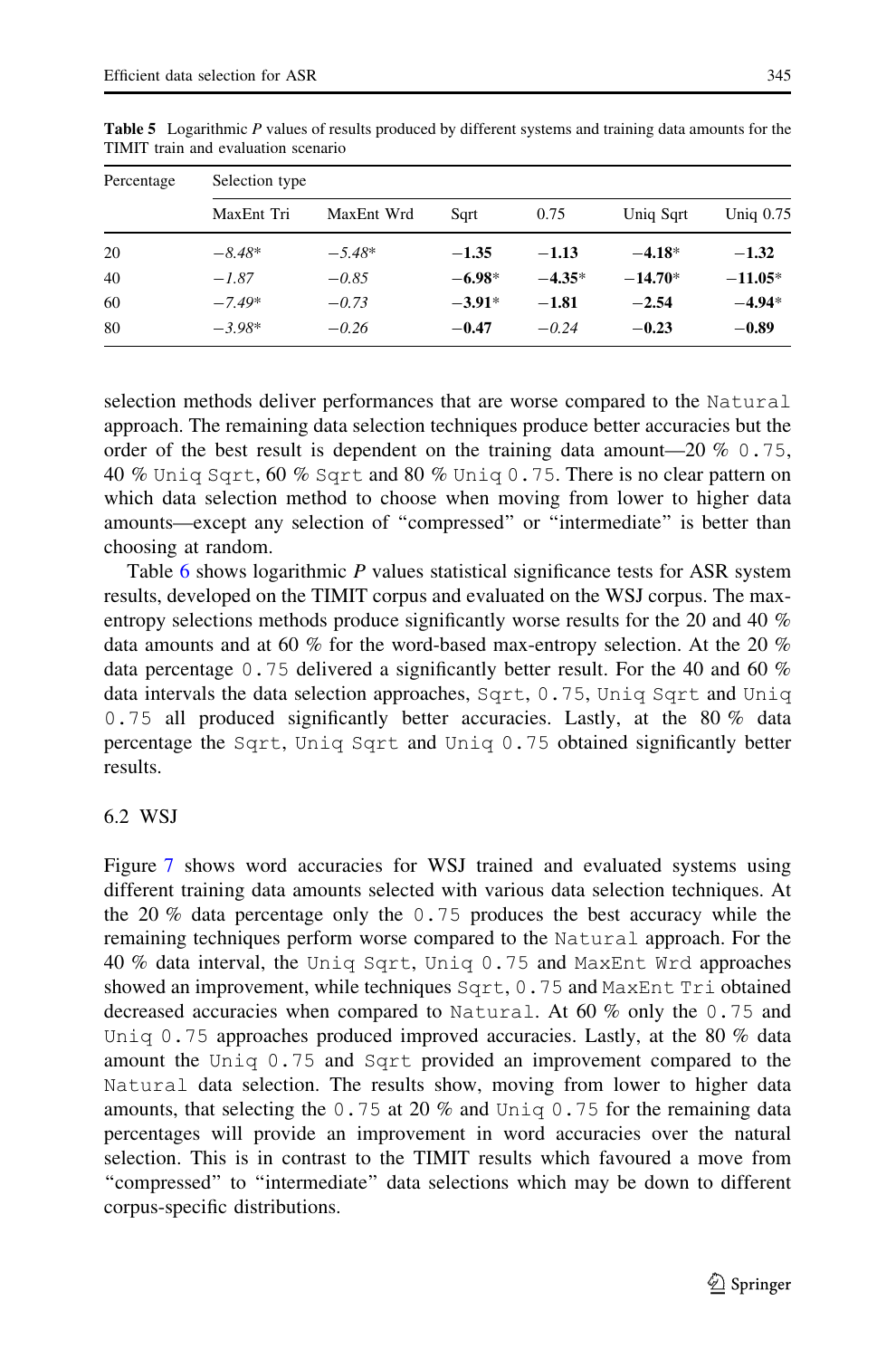<span id="page-19-0"></span>

Fig. 6 Word accuracies produced by ASR systems trained on TIMIT corpus and evaluated using the WSJ corpus using different training data amounts and data selection methods

| Percentage | Selection type |            |           |          |           |             |  |  |  |
|------------|----------------|------------|-----------|----------|-----------|-------------|--|--|--|
|            | MaxEnt Tri     | MaxEnt Wrd | Sqrt      | 0.75     | Unig Sqrt | Uniq $0.75$ |  |  |  |
| 20         | $-15.00*$      | $-8.51*$   | $-1.23$   | $-3.63*$ | $-2.15$   | $-0.71$     |  |  |  |
| 40         | $-8.12*$       | $-12.99*$  | $-I$ nf*  | $-6.34*$ | —Inf*     | $-8.90*$    |  |  |  |
| 60         | $-Inf^*$       | $-2.35$    | $-7.63*$  | $-5.16*$ | $-4.83*$  | $-4.19*$    |  |  |  |
| 80         | $-0.41$        | $-0.02$    | $-10.02*$ | $-1.83$  | $-3.14*$  | $-13.89*$   |  |  |  |

Table 6 Logarithmic P values for results obtained using TIMIT trained and WSJ evaluated ASR systems

Table [7](#page-20-0) shows statistical significance test logarithmic P values for the WSJ developed and evaluated systems. The only significant results are at the 20 % data percentage for the max-entropy data selection methods which produced lower accuracies compared to the Natural data selection. The observed accuracy improvements obtained using  $0.75$  and Uniq 0.75 data selection approaches are not statistically significant.

Figure [8](#page-21-0) shows word accuracies for ASR systems trained on WSJ and evaluated with TIMIT using different data selection methods and percentages of total training data. Besides at the 40 % training data percentage where word-based max-entropy data selection approach achieved a better result compared to the Natural, for all other data percentages the max-entropy methods perform worse compared to the other data selection methods. For all training percentages, the Sqrt and Uniq Sqrt achieve better accuracies compared to the remaining data selections approaches, however, the best results depend on the specific data percentage— 20 % Uniq Sqrt, 40 % Sqrt, 60 % Uniq Sqrt and Sqrt. The Uniq  $0.75$ produces accuracies above the Natural and below the ''compressed'' data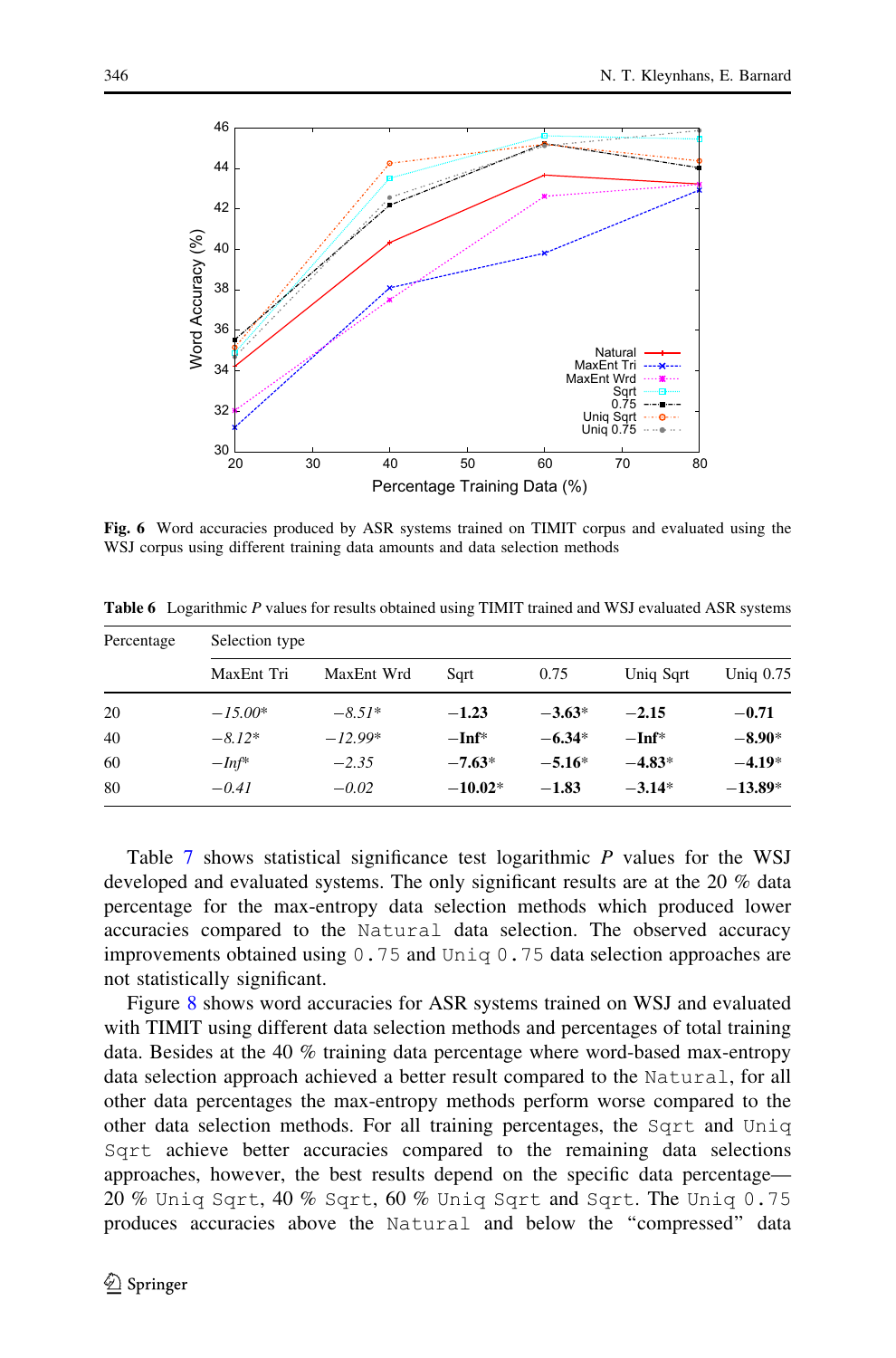<span id="page-20-0"></span>

Fig. 7 Word accuracies for WSJ developed and evaluated systems using various data selection techniques and data training percentages

Table 7 Logarithmic P Value results for WSJ trained and evaluated ASR systems using different data selection methods and percentages of the total training data

| Percentage | Selection type |            |         |         |           |           |  |  |  |
|------------|----------------|------------|---------|---------|-----------|-----------|--|--|--|
|            | MaxEnt Tri     | MaxEnt Wrd | Sqrt    | 0.75    | Unig Sqrt | Uniq 0.75 |  |  |  |
| 20         | $-7.45*$       | $-3.42*$   | $-0.06$ | $-0.63$ | $-0.03$   | $-0.79$   |  |  |  |
| 40         | $-0.09$        | $-0.85$    | $-0.27$ | $-0.13$ | $-0.42$   | $-0.87$   |  |  |  |
| 60         | $-1.55$        | $-0.71$    | $-0.87$ | $-0.23$ | $-0.16$   | $-0.94$   |  |  |  |
| 80         | $-1.19$        | $-2.39$    | $-0.20$ | $-0.08$ | $-0.36$   | $-0.92$   |  |  |  |

selection methods except at the 80 % training percentage where the performance is worse compared to the random selection. The 0.75 data selection approach managed to improve the word accuracies for the 20 and 40 % percentages compared to the Natural selection but no improvement was seen for the remaining training intervals. Only at the 20 % data training percentage did  $0.75$  improve upon the Uniq  $0.75$  approach. From this, the results would suggest that for the cross-corpus case of developing models on WSJ and evaluating using the TIMIT corpus that using the ''compressed'' data selection methods to choose the training data affords a slight improvement in the word accuracies. This at odds with both TIMIT experiments (''compressed'' to ''intermediate'') and the WSJ only experiments (''intermediate'').

Table [8](#page-21-0) shows statistical significant test logarithmic  $P$  values for the word accuracies obtained on systems developed on WSJ data and evaluated using the TIMIT corpus. The vast majority of the results are not statistically significant besides the max-entropy results at 20 and 60 % where significant decreases in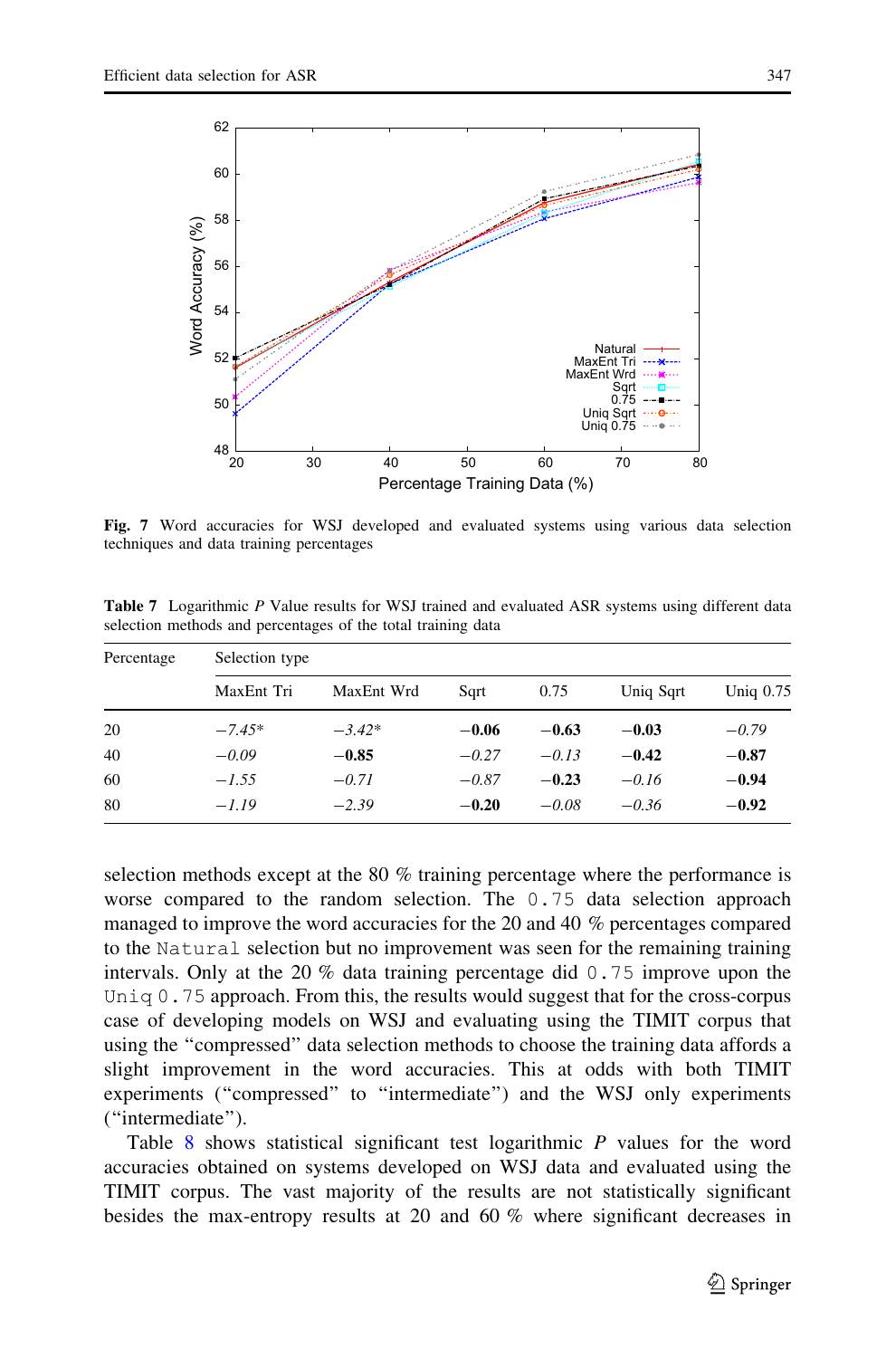<span id="page-21-0"></span>

Fig. 8 Word accuracies obtained on systems developed on WSJ and evaluated on TIMIT using various training data percentages selected with different data selection approaches

| Percentage | Selection type |            |         |         |           |             |  |  |  |
|------------|----------------|------------|---------|---------|-----------|-------------|--|--|--|
|            | MaxEnt Tri     | MaxEnt Wrd | Sqrt    | 0.75    | Unig Sqrt | Uniq $0.75$ |  |  |  |
| 20         | $-8.77*$       | $-3.01*$   | $-0.89$ | $-0.36$ | $-1.47$   | $-0.80$     |  |  |  |
| 40         | $-2.45$        | $-0.08$    | $-0.88$ | $-0.31$ | $-0.73$   | $-0.17$     |  |  |  |
| 60         | $-3.24*$       | $-5.20*$   | $-0.68$ | $-0.13$ | $-1.14$   | $-0.33$     |  |  |  |
| 80         | $-1.74$        | $-2.19$    | $-0.39$ | $-0.18$ | $-0.19$   | $-0.20$     |  |  |  |

Table 8 Logarithmic P value results for WSJ trained and TIMIT evaluated ASR systems using different data selection methods and percentages of the total training data

performance are seen. Even though the Sqrt and Uniq Sqrt produce word accuracy improvements these are not significant compared to the Natural data selection approach.

## 6.3 Lwazi

Figure [9](#page-22-0) shows word accuracies for ASR systems developed and evaluated on Lwazi at different training data percentages and using various data selections methods. The word-based max-entropy data selection method consistently produces worse accuracies compared to the Natural selection. The remaining data selection methods also achieved decreased performances at 20, 40 and 60 % data intervals. At the 80 % training data percentage, however, the ''compressed'' and ''intermediate'' data selections methods managed to improve the word accuracies with the order (worse to best): Sqrt, Uniq Sqrt, 0.75 and Uniq 0.75.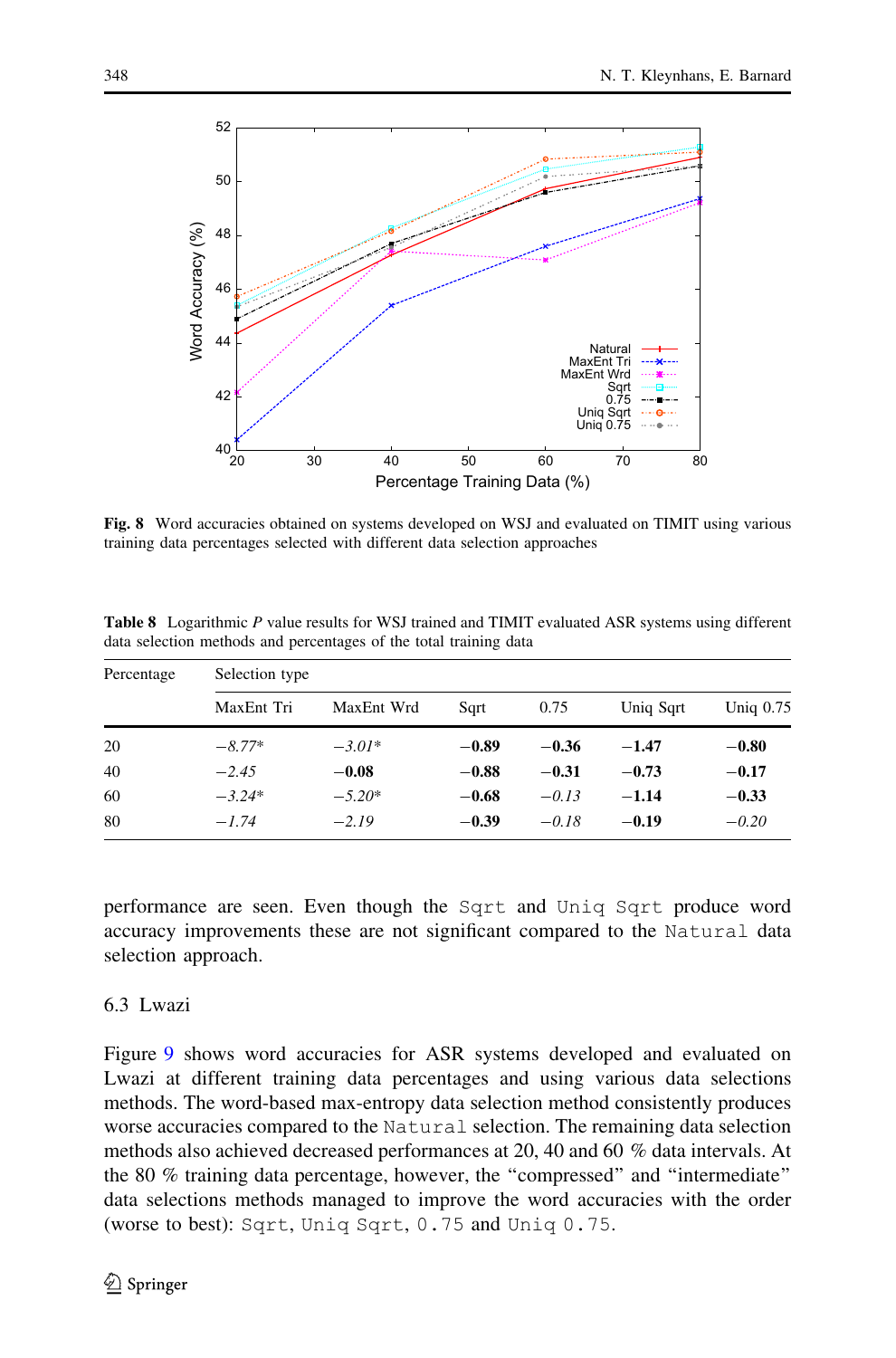<span id="page-22-0"></span>

Fig. 9 Word accuracies for Lwazi developed and evaluated systems using various data selection techniques and data training percentages

|  | <b>Table 9</b> Logarithmic P value results for Lwazi trained and evaluated ASR systems using different data |  |  |  |  |
|--|-------------------------------------------------------------------------------------------------------------|--|--|--|--|
|  | selection methods and percentages of the total training data                                                |  |  |  |  |

| Percentage | Selection type |          |         |           |             |  |  |  |
|------------|----------------|----------|---------|-----------|-------------|--|--|--|
|            | MaxEnt Wrd     | Sqrt     | 0.75    | Uniq Sqrt | Uniq $0.75$ |  |  |  |
| 20         | $-Inf^*$       | $-5.96*$ | $-0.39$ | $-10.77*$ | $-3.44*$    |  |  |  |
| 40         | $-Inf^*$       | $-3.00$  | $-2.10$ | $-3.79*$  | $-3.05*$    |  |  |  |
| 60         | $-7.12*$       | $-1.00$  | $-1.11$ | $-0.82$   | $-0.94$     |  |  |  |
| 80         | $-0.06$        | $-0.24$  | $-1.55$ | $-0.75$   | $-2.05$     |  |  |  |

The statistical significant test logarithmic  $P$  values, captured in Table  $9$ , show that none of the improvements at the 80 % data interval are statistically significant. At the 20 % data percentage all but the 0.75 approach showed a significant decrease in performance. For the 40 % training interval, systems developed on data selections methods MaxEnt Wrd, Uniq Sqrt and Uniq 0.75 all produce word accuracies which were significantly degraded. Lastly, at the 60 % interval only the MaxEnt Wrd delivered significantly poorer word accuracies.

If one compares the TIMIT, WSJ and Lwazi word accuracies, the Lwazi systems produced the highest errors. This might be explained by the telephony collection channel for the Lwazi data and that the utterances were collected in a more natural way with less stringent collection process as compared to the strict TIMIT and WSJ collection setups.

Taken together, our experiments on these three corpora suggest that the Natural data selection strategy generally performs very well, but that the ''compressed'' and ''intermediate'' methods may also be useful in appropriate circumstances. The relative under-performance of max-entropy based data selection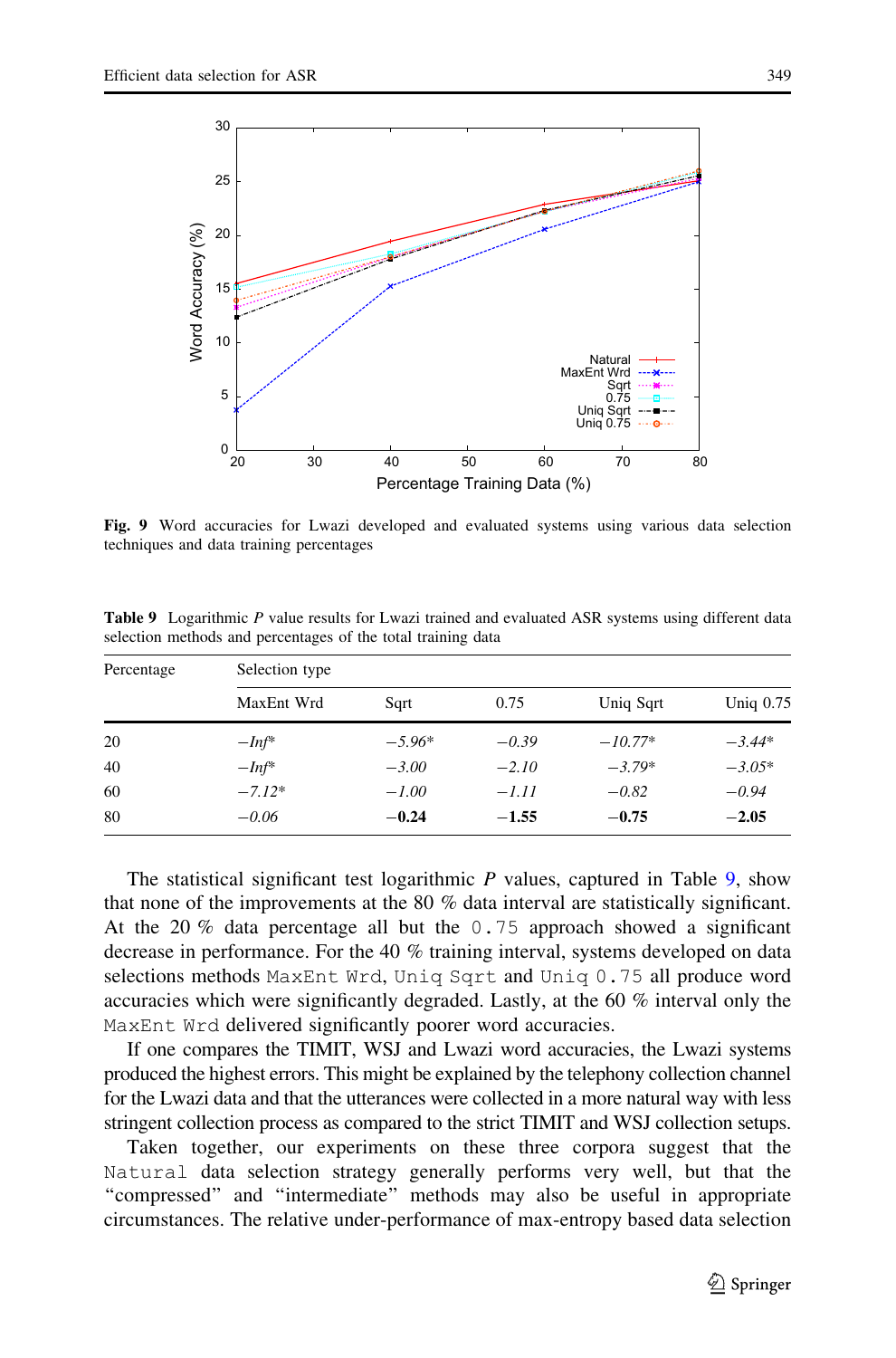<span id="page-23-0"></span>can be understood by reference to the analysis of Sect. [4—](#page-4-0)from that analysis, it is clear that more training samples should be devoted to the more common acoustic units, since those units will have a greater influence on the overall accuracy. The relative performance of other three approaches, however, is not as straightforward; we believe that the out-performance of ''compressed'' and ''intermediate'' on the TIMIT data set results from the more skewed distribution of triphones which results from the design of that corpus. Hence, the benefit of emphasizing more common triphones during selection becomes more pronounced.

## 7 The relationship between train-test divergence and accuracy

One possible explanation for the observed word accuracies, presented in Sect. [6](#page-16-0), is the difference in distribution between the training and evaluation sets. To investigate this possibility the Kullback-Leibler divergence metric was used to measure the difference between the two distributions. The full set of results can be found in Kleynhans ([2013\)](#page-25-0); a summarised version is presented in this section. Table 10 shows best word accuracies and the lowest KL-divergence for various data selection methods and training and evaluation corpora. The main conclusion which can be made from the work presented in Kleynhans [\(2013](#page-25-0)) is: on average the divergences between the training and evaluation corpora were indeed negatively correlated with the accuracy achieved—the lower the KL-divergence measures the higher the accuracies. The correlation was measured across all experiments. From Table 10, however, there is not a single case where the lowest KL-divergence achieved the best word accuracy—therefore this does not seem to be the only factor that influences the achieved accuracy.

| Training<br>corpus | Evaluation<br>corpus | Data<br>percentage | Best word<br>accuracy method | Lowest KL-divergence<br>method |
|--------------------|----------------------|--------------------|------------------------------|--------------------------------|
| <b>TIMIT</b>       | <b>TIMIT</b>         | 20                 | Uniq Sqrt                    | Uniq $0.75$                    |
| <b>TIMIT</b>       | <b>TIMIT</b>         | 40                 | Uniq Sqrt                    | Uniq $0.75$                    |
| <b>TIMIT</b>       | WSJ                  | 20                 | 0.75                         | Uniq $0.75$                    |
| <b>TIMIT</b>       | WSJ                  | 40                 | Uniq Sqrt                    | Uniq $0.75$                    |
| <b>TIMIT</b>       | WSJ                  | 60                 | Sqrt                         | Uniq $0.75$                    |
| WSJ                | WSJ                  | 20                 | 0.75                         | Natural/Uniq 0.75              |
| WSJ                | WSJ                  | 40                 | MaxEnt Wrd                   | Natural                        |
| WSJ                | WSJ                  | 60                 | Uniq $0.75$                  | Natural                        |
| WSJ                | WSJ                  | 80                 | Unig $0.75$                  | Natural                        |
| WSJ                | <b>TIMIT</b>         | 20                 | Uniq Sqrt                    | Sqrt                           |
| WSJ                | <b>TIMIT</b>         | 60                 | Uniq Sqrt                    | Sqrt                           |
| Lwazi              | Lwazi                | 20                 | Natural                      | 0.75                           |
| Lwazi              | Lwazi                | 40                 | Natural                      | 0.75                           |
| Lwazi              | Lwazi                | 60                 | Natural                      | 0.75                           |

Table 10 The data selection methods which produced the best word accuracies and lowest KL-divergence for the various training sets, evaluation sets and data percentages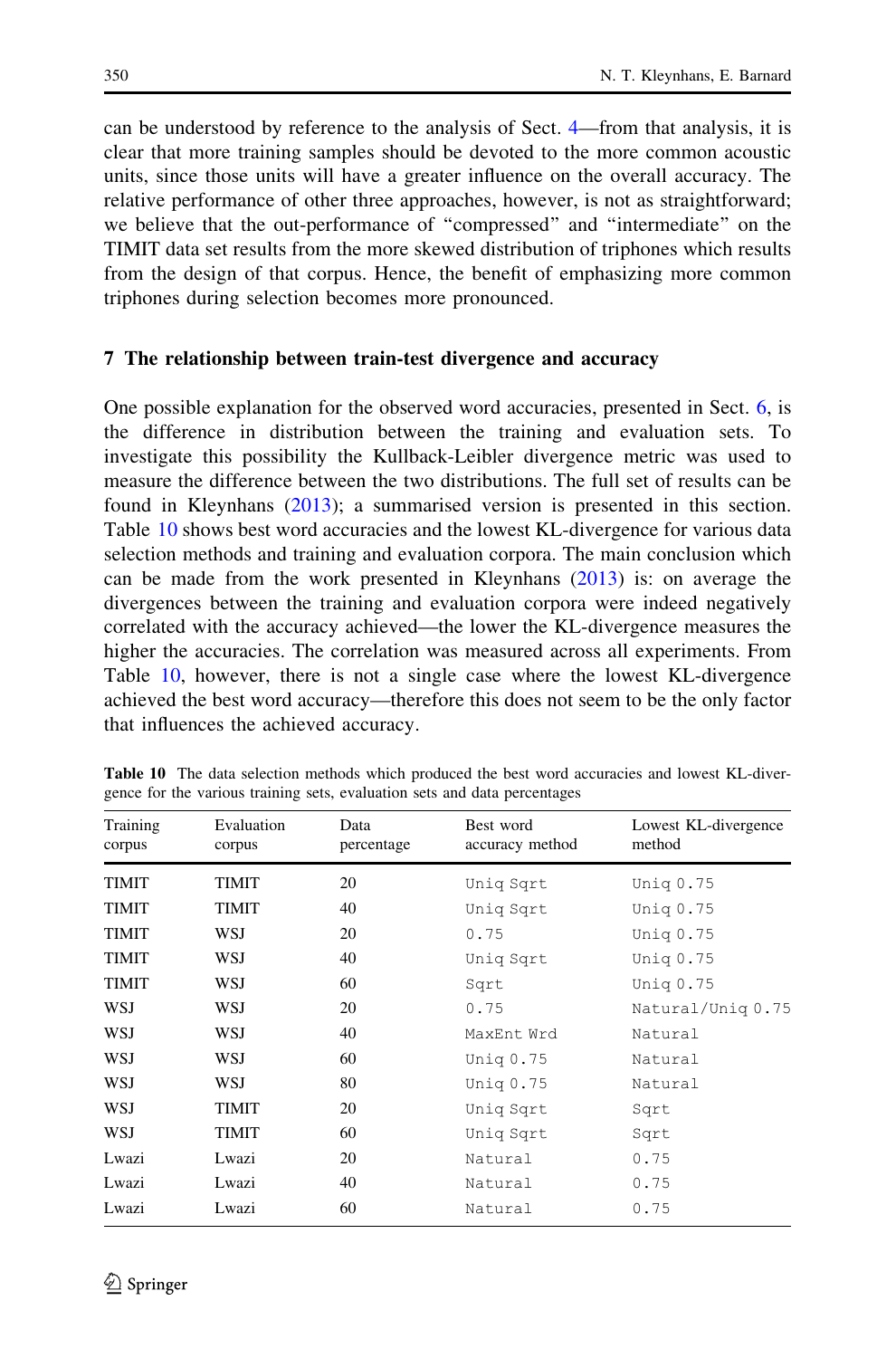# 8 Conclusion

The work presented here outlines a new data selection theory which provides a mechanism for choosing units based on criteria for boosting the system's overall accuracy. Contrary to other unit selection methods our approach takes into consideration the relationship between a unit's accuracy and its frequency of occurrence. In our theoretical framework we showed that the optimal distribution is dependent on the assumed relationships between the triphone frequency and accuracy. Based on theoretical and empirical evidence, the two relationships we investigated were logarithmic and hyperbolic. The hyperbolic relationship leads to a unit selection strategy in which the selected frequencies are proportional to the square root of the occurrence frequencies, while the logarithmic relationship leads to selected units which match the reference set *i.e.* units selected at random. A number of data selection experiments were performed to investigate the relationships and compare our approach with commonly used methods. From these we may conclude:

- In the vast majority of cases the max-entropy based data selection consistently produced the lowest performing systems and word-based max-entropy selection is superior to triphone-based unit selection. These results are consistent with results presented by Gouvêa and Davel ([2011\)](#page-25-0).
- Using our experimental setup and choosing smaller sub-corpora, the ''natural'' selection (random choice) is an effective strategy and is difficult to outperform in a consistent manner.
- For the TIMIT trained ASR systems;
	- The "compressed" and "intermediate" data selection methods have the ability to produce improved accuracies, however, not all were significantly better when compared to ''natural'' selection.
	- On average estimating the triphone distribution from unique utterances and then performing data selection gave slightly better system accuracies when compared with systems which estimated triphone distributions using all the data.
- For the WSJ trained ASR systems; The "compressed" and "intermediate" data selection methods performed comparably to the ''natural'' selection method for both WSJ and TIMIT evaluations. None of the observed performance gains were statistically significant.
- For the Lwazi trained ASR systems; On average, the ''compressed'' and ''intermediate'' data selection methods performed comparably to the ''natural'' selection method.

Based on the results we can see that for the majority of experiments the ''compressed'' and ''intermediate'' data selection methods achieved results comparable to that of the ''natural'' selection. Only for the TIMIT experiments did we see an improvement but the TIMIT corpus is somewhat artificial as the prompt selection was heavily engineered. Fully understanding why the TIMIT results required nonuniform sampling is likely to provide additional insights, that may be useful for the creation of specialized corpora. The WSJ and Lwazi corpora are more typical of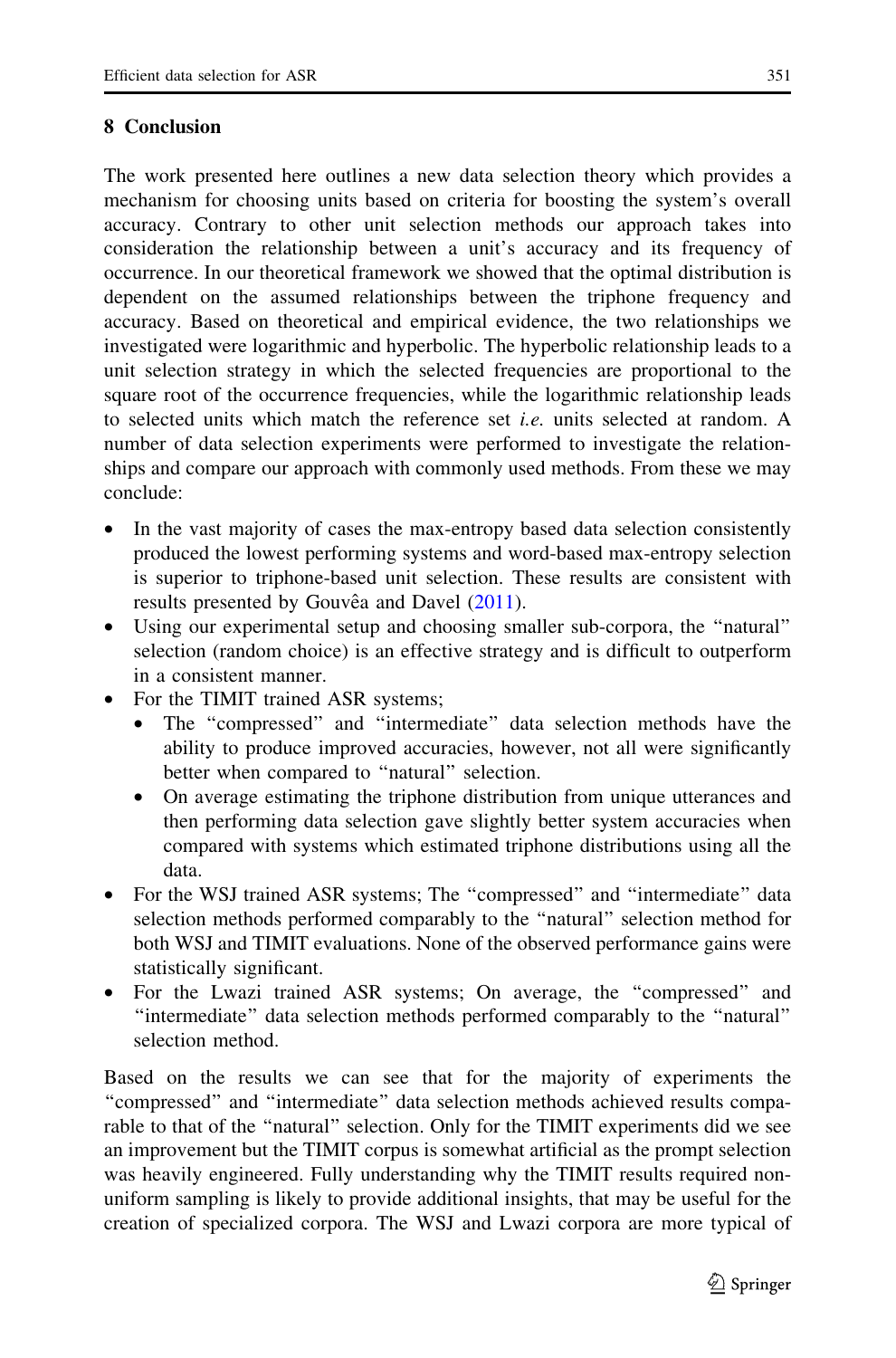<span id="page-25-0"></span>ASR data collections which showed no significant performance gains using a variety of data selection approaches. The max-entropy based selections did not show any promising results which is in line with findings presented by Gouvêa and Davel (2011).

The main conclusion, thus is that for any data selection, matching the ''natural'' distribution is a competitive strategy. There are indications that the ''compressed'' and ''intermediate'' data selection methods may be useful under specific circumstances, and it is worthwhile investigating whether those methods may be preferable to ''natural'' selection in other practical situations. Given a new corpus, however, an initial random selection, to match the ''natural distribution'', would be a good approach to select a subset of the data.

In Sect. ([7\)](#page-23-0) we showed that there was a negative correlation between the accuracy and training and evaluation KL-divergence, but from Table [10](#page-23-0) we also showed that the best KL-divergence did not produce the best result. This implies that merely matching the training and evaluation distributions is not the only factor which influences the resulting accuracy. Therefore using KL-divergence as a selection criterion improves the results to a point before other factors start affecting the system accuracy.

Finally, it should be noted that some of the effects observed in our studies are not only statistically significant, but also have substantial potential impact. For example, in Tables [5](#page-17-0) and [6](#page-19-0) (TIMIT experiments), all the ''compression'' and ''intermediate'' methods obtain similar or better accuracies at 60 % corpus size to what the Natural method obtains at 80 % corpus size, implying that similar performance could be achieved with only  $60/80 = 75\%$  of the collection effort. Such savings should be quite useful in practice.

### **References**

- Barnard, E. (1994). A model for nonpolynomial decrease in error rate with increasing sample size. IEEE Transactions on Neural Networks, 5(6), 994–997.
- Barnard, E., Davel, M., & van Heerden, C. (2009). ASR corpus design for resource-scarce languages. In Proceedings of INTERSPEECH, ISCA (pp. 2847–2850). Brighton, UK.
- Erol, B., Cohen, J., Etoh, M., Hon, H. W., Luo, J., & Schalkwyk, J. (2009). Mobile media search. In Proceedings of the international conference on acoustics, speech and signal processing (ICASSP) (pp. 4897–4900). Taipei, Taiwan.
- Fisher, W. M., Doddington, G. R., & Goudie-Marshall, K. M. (1986). The DARPA speech recognition research database: specifications and status. In Proceedings of the DARPA workshop on speech recognition (pp. 93–99).
- Gillick, L., & Cox, S. J. (1989). Some statistical issues in the comparison of speech recognition algorithms. In Proceedings of the international conference on acoustics, speech and signal processing (ICASSP), Vol. 1 (pp. 532–535). Glasgow, Scotland.
- Gouvêa, E., & Davel, M. H. (2011). Kullback-Leibler divergence-based ASR training data selection. In Proceedings of INTERSPEECH (pp. 2297–2300). Florence, Italy.
- Graff, D., Wu, Z., MacIntyre, R., & Liberman, M. (1997). The 1996 broadcast news speech and languagemodel corpus. In Proceedings of the DARPA workshop on spoken language technology (pp. 11–14). Citeseer.
- Kleynhans, N. T. (2013). Automatic speech recognition for resource-scarce environments. Ph.D. thesis, North-West University, Potchefstroom Campus.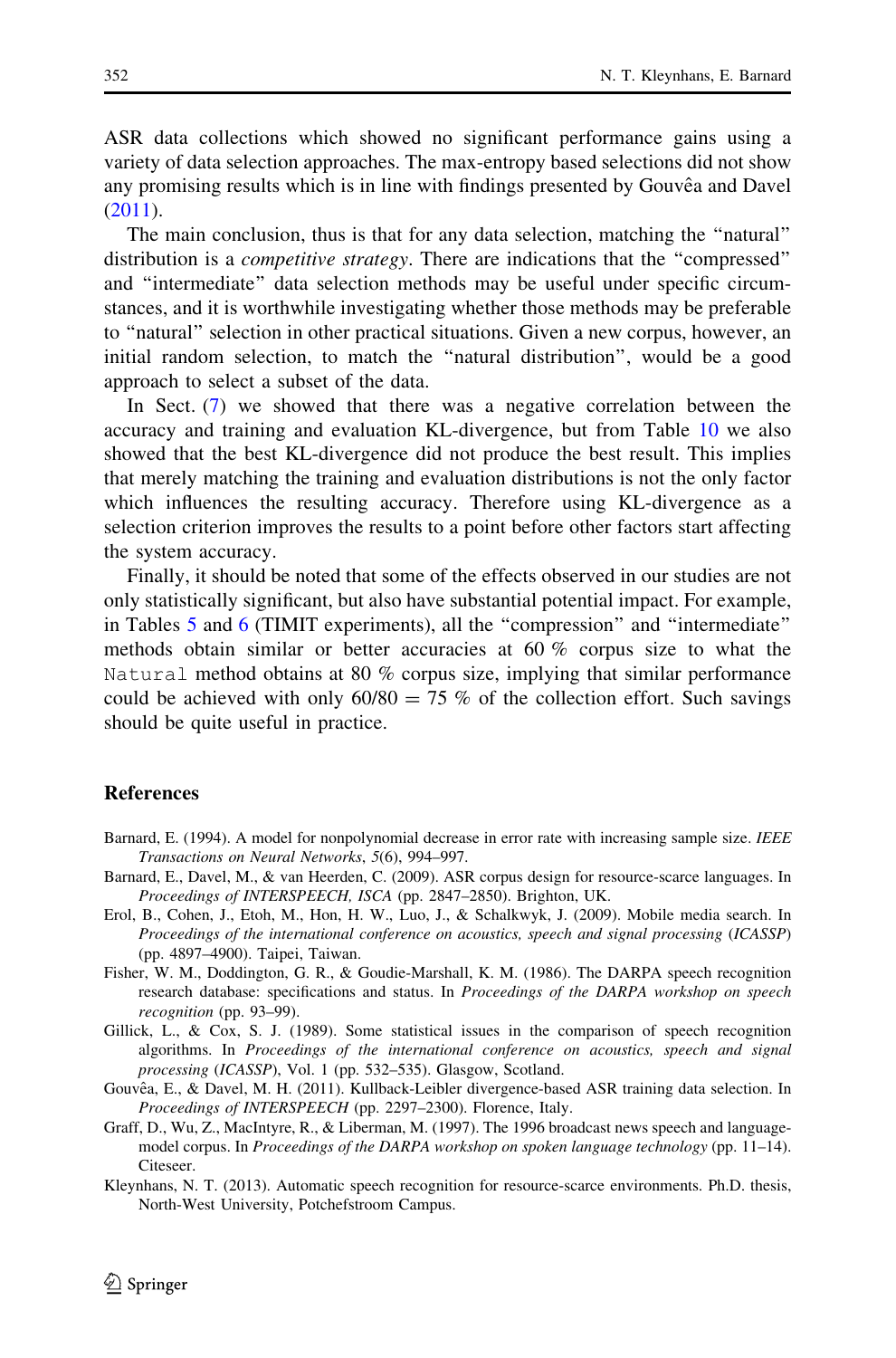- <span id="page-26-0"></span>Moore, R. K. (2003). A comparison of the data requirements of automatic speech recognition systems and human listeners. In Proceedings of EUROSPEECH (pp. 2582–2584). Geneva, Switzerland.
- Navratil, J. (2001). Spoken language recognition-a step toward multilinguality in speech processing. IEEE Transactions on Speech and Audio Processing, 9(6), 678–685.
- Paul, D. B., & Baker, J. M. (1992). The design for the Wall Street Journal-based CSR corpus. In Proceedings of the workshop on speech and natural language, association for computational linguistics (pp. 357–362).
- Rabiner, L. R. (1997). Applications of speech recognition in the area of telecommunications. In Proceedings of the IEEE workshop on automatic speech recognition and understanding, 1997 (pp. 501–510). Santa Barbara, California, USA.
- Reynolds, D. A. (2001). Automatic speaker recognition: Current approaches and future trends. In Proceedings of the international conference on acoustics, speech and signal processing (ICASSP) (pp. 1–6). Salt Lake City, Utah, USA.
- Santen, J. P. H., & Buchsbaum, A. L. (1997). Methods for optimal text selection. In: Proceedings of EUROSPEECH, ISCA (pp. 553–556). Rhodes, Greece.
- Wu, Y., Zhang, R., & Rudnicky, A. (2007). Data selection for speech recognition. In: IEEE workshop on automatic speech recognition and understanding, ASRU, 2007 (pp. 562–565). Pittsburgh, Pennsylvania, USA.
- Young, S., Evermann, G., Gales, M., Hain, T., Kershaw, D., Liu, X., et al. (2009). The HTK book. Revised for HTK version 3.4 [http://htk.eng.cam.ac.uk.](http://htk.eng.cam.ac.uk)